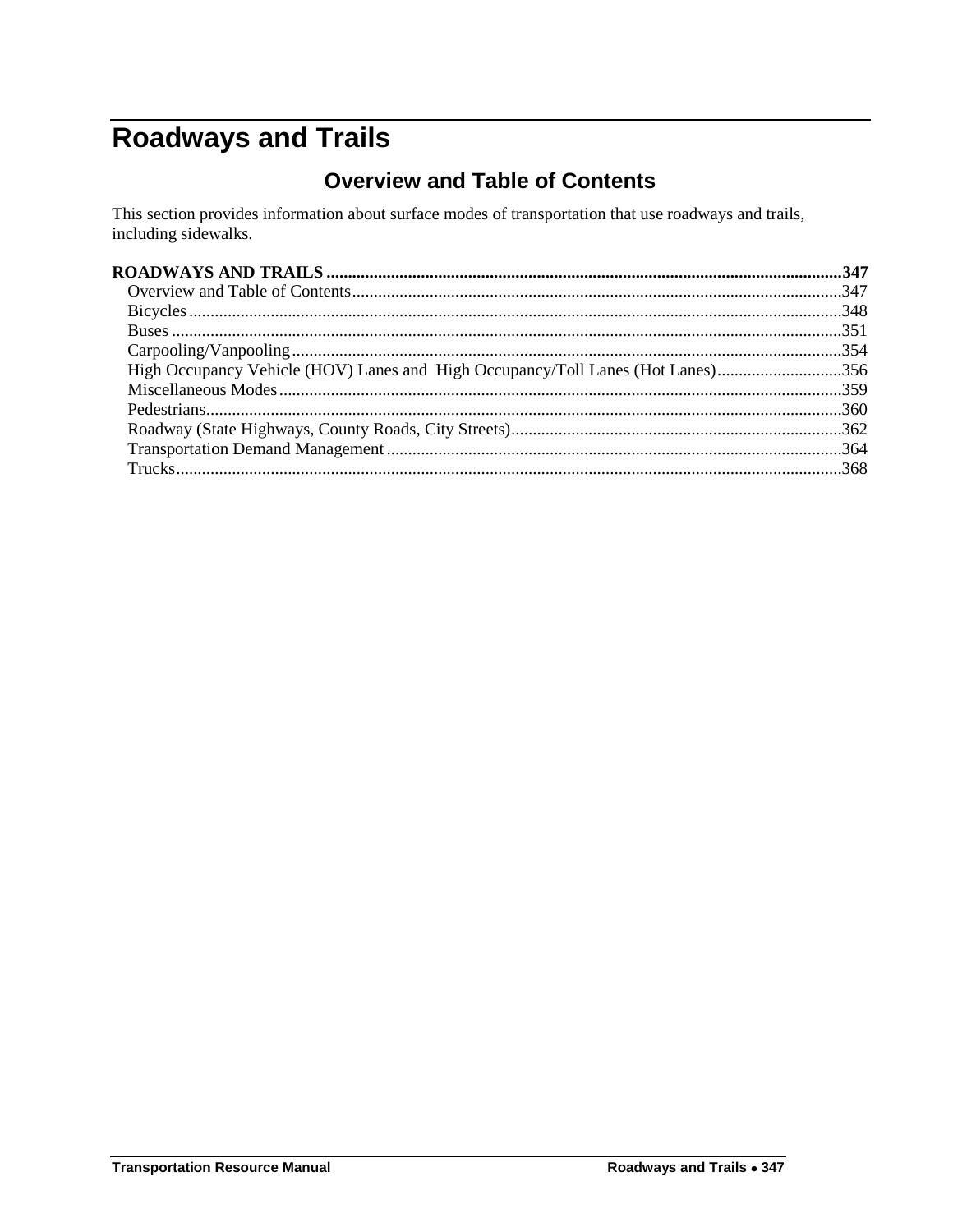# **Bicycles**

### <span id="page-1-0"></span>**BACKGROUND**

- Along with walking, bicycling is the most fuel-efficient form of transportation over relatively short distances.
- Bicycle commuting in Washington has increased over 75% in the last ten years.
- National interest in bicycles as an alternative form of transportation occurred during the energy crises of the early 1970s; state and federal governments made money available for planning, mapping, and constructing facilities.
- In 1982 Interstate highway shoulders in Washington opened to bicyclists.
- For cyclists, over half (57%) of fatal collisions occurred while riding with traffic (e.g., driver following too closely or exceeding safe speeds, bicyclist being hit by an opening car door while riding next to parked cars). [*FARS*, 1999-2004]

- In 1984 the Washington State Department of Transportation (WSDOT) created the Statewide Bicycle and Pedestrian Advisory Committee to advise the department on bike and pedestrian issues. This committee is comprised of citizens, statewide advocacy organizations, cities, and counties.
- In 1991 Congress passed landmark transportation legislation that set a new direction for transportation policy. The Intermodal Surface Transportation Efficiency Act (ISTEA) and each subsequent Transportation Efficiency Act recognized the importance of bicycling and walking in creating a balanced transportation system. Key provisions for bicycling and walking included:
	- A 10% set aside of Surface Transportation Program funding for transportation enhancements, including facilities for bicycling and walking.
	- The requirement that all states and Metropolitan Planning Organizations (MPOs) prepare long-range transportation plans that include bicycling and walking.
	- The requirement that each state appoint a bicycle and pedestrian coordinator.
- In 1994 the U.S. Department of Transportation published the National Bicycling and Walking Study which established two specific goals: to *double* the percentage of trips made by foot and bicycle, while simultaneously *reducing* the number of crashes involving bicyclists and pedestrians by 10%.
- On June 9, 1998, the Transportation Equity Act for the 21st Century (TEA-21) carried forward the same programs for bicycling and walking established in ISTEA, and also included several new and stronger directives. Important policies and statements included in TEA-21:
	- State and MPO long-range plans are to "provide consideration of strategies that will increase the safety and security of the transportation system for motorized and non-motorized users."
	- Bicyclists and pedestrians shall be given "due consideration" in state and MPO plans.
	- Bicycle and pedestrian facilities are to "be considered, where appropriate, with all new construction and reconstruction of transportation facilities."
	- TEA-21 also requires the Secretary of Transportation to assure that bicycle and pedestrian linkages are maintained and improved.
- On August 10, 2005, the Safe, Accountable, Flexible, Efficient Transportation Equity Act: A Legacy for Users (SAFETEA-LU) was signed into law. In this act, the Safe Routes to Schools Program was added, establishing a funding source for program improvements and requiring each state to appoint a Safe Routes to Schools Coordinator. This funding has been extended through 2010.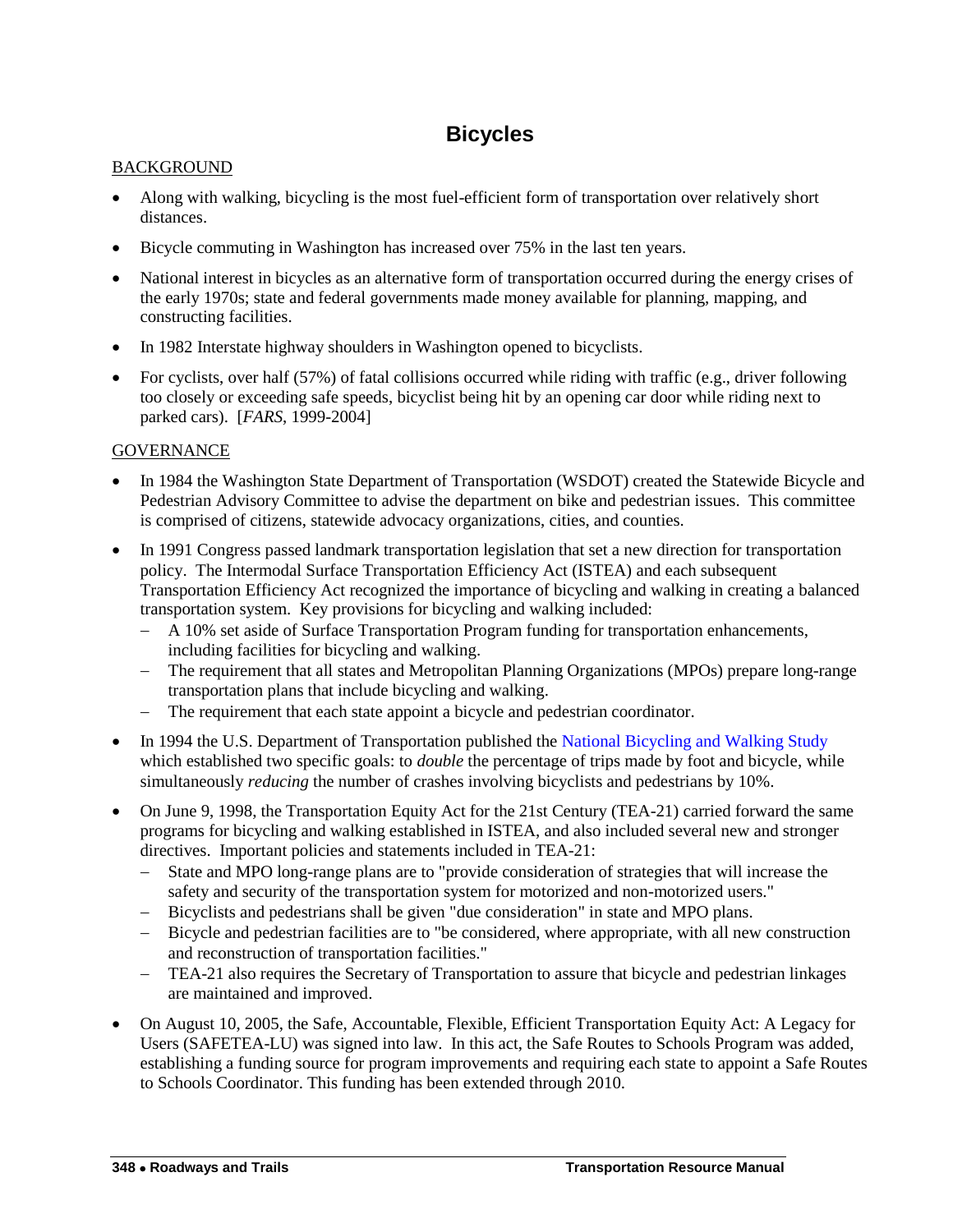- WSDOT Bicycle Transportation Management Program Encourages bicycling as an alternative mode to automobiles; coordinates safety and tourism programs in all state agencies; and assists cities and counties and WSDOT with assigning priorities to programming and developing bicycle-related projects (RCW 47.04.190).
- The Bicycle Facilities and Pedestrian Walkways Plan (RCW 47.06.100) is consistent with federal guidance setting a 20-year goal to increase the amount of walking and bicycling for transportation purposes and reduce bicycle and pedestrian collisions with motor vehicles. The plan also identifies 20 year requirements for pedestrian and bicycle facility improvements and programs.
- RCW 47.30 requires highway designs to accommodate facilities for pedestrians and bicyclists where these facilities are a part of local plans, and to provide for alternative paths and trails if highway construction severs an existing path or trail.
- RCW 47.80.026 requires that development patterns in local and regional comprehensive plans promote pedestrian and bicycle transportation.
- As of 2005 local comprehensive plans must "include a pedestrian and bicycle component to include collaborative efforts to identify and designate planned improvements for pedestrian and bicycle facilities and corridors that address and encourage enhanced community access and promote healthy lifestyles" (RCW 36.70A.070). Simply stated, a bicycle and pedestrian component is now specifically required in a community"s comprehensive plan. In addition, Land Use Elements of local comprehensive plans for jurisdictions fully planning under the Growth Management Act (GMA): "Wherever possible, the Land Use Element should consider utilizing urban planning approaches that promote physical activity" (RCW 36.70A.070).

- As of 2005 and the passage of the Transportation Partnerships Funding Package (ESSB 6091), WSDOT administers the State Pedestrian and Bicycle Safety Grant Program, including Safe Routes to Schools, which provides \$74 million over 16 years for pedestrian and bicycle safety improvements.
- 0.3% of WSDOT"s total construction program and 0.5% of city and county gas tax revenue is to be used for nonmotorized transportation, particularly where highway and roadway projects sever existing paths (for WSDOT, this is approximately \$2 million/year; RCW 47.30.050, Paths and Trails Law).
- The Interagency Committee for Outdoor Recreation administers the Non-Highway Road Grant Program, which receives approximately 0.1% of motor fuel tax revenue (primarily for off-road recreational bicycle trails; RCW 46.09.170).
- 75% of all money collected by cities and towns for bicycle licenses, fees, and penalties must be placed into the Bicycle Roads Fund (RCW 35.75.050).
- WSDOT, county, and city funds may be used for the planning, designing, constructing, maintaining, and mapping of nonmotorized facilities (RCW 47.30.030, 36.75.240).
- City and town funds may be used for building and maintaining bicycle paths and regulating and licensing bicyclists and their bicycles (RCW 35.75, 36.82.145, 36.75.240, 46.90).
- An important source of funding for bicycle transportation facilities has been the Transportation Enhancement Program within the Surface Transportation Program under the two most recent federal surface transportation funding acts. WSDOT and local agencies may use Enhancement funding to build nonmotorized transportation facilities such as trails, roadway shoulders, and bike lanes. As of 2005 and the passage of SAFETEA-LU, WSDOT and local agencies have an additional funding program called Safe Routes to Schools.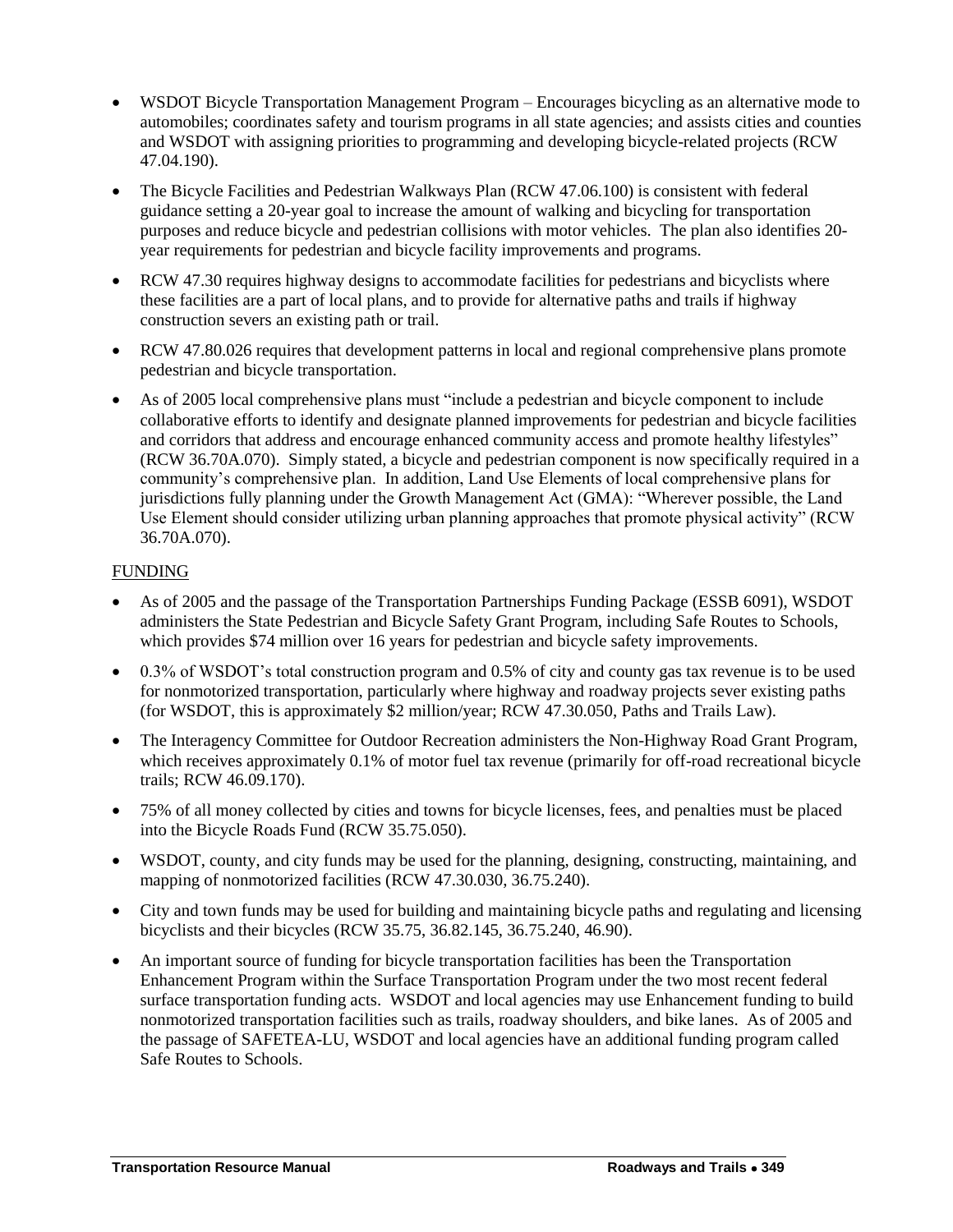### OTHER RELEVANT STATUTES

- Lighting and reflectors (RCW 46.61.780)
- Parking (RCW 46.90.550)
- Rules of the road (RCW 46.61.750-.990)

STATE AGENCY WEBSITES

WSDOT – [www.wsdot.wa.gov/bike](http://www.wsdot.wa.gov/bike)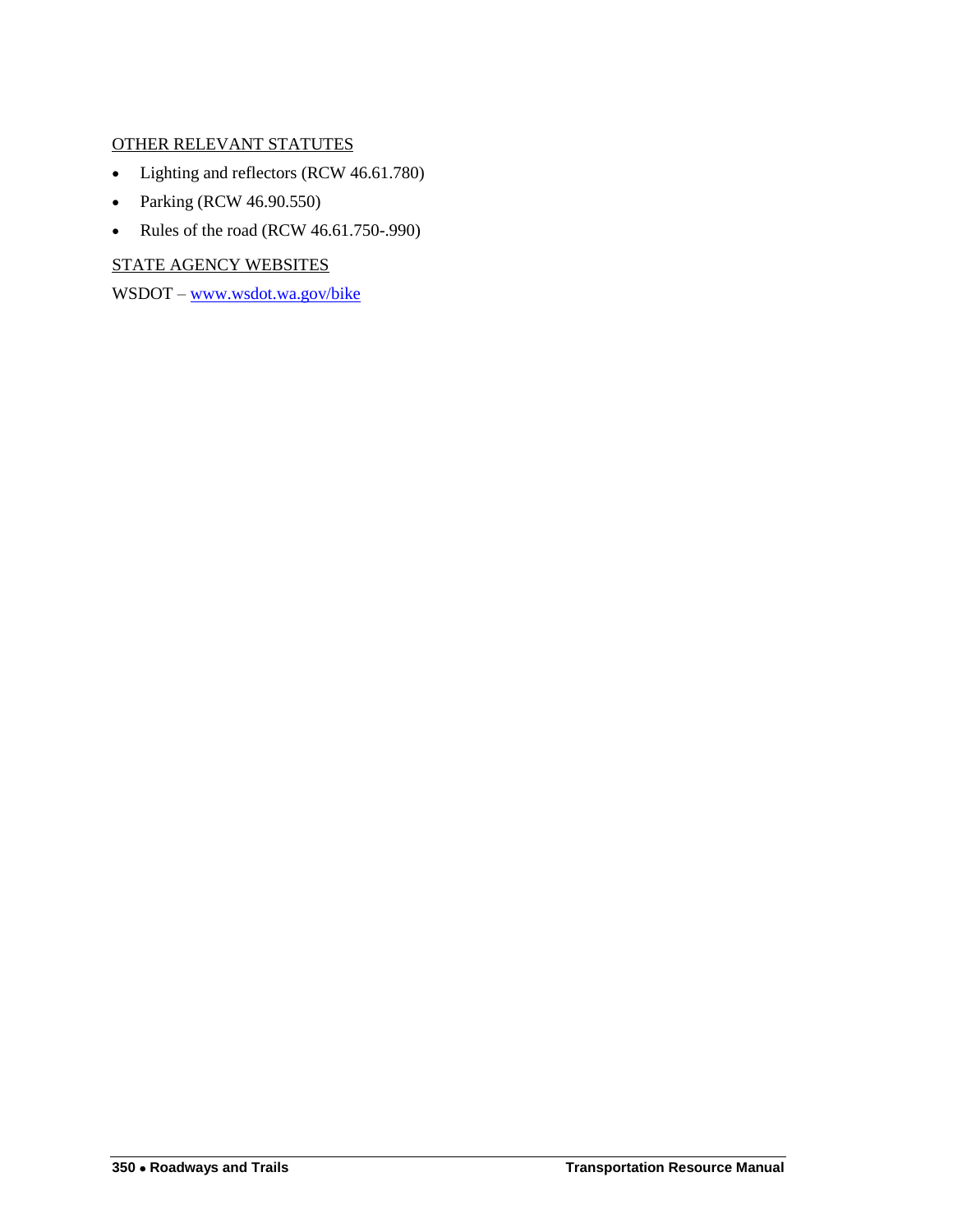### **Buses**

#### <span id="page-4-0"></span>**BACKGROUND**

- Public transportation systems provide an array of services that include routed bus services, route deviated services (fixed routes with some custom services), light and commuter rail services, ferry services, paratransit specialized services (often referred to as demand response), and vanpooling/ carpooling coordination. The figures presented below address only the bus element of those systems, including vanpool operations.
- In 2009 the public transit systems in Washington provided the following services:

| (in millions)      |                       |                       |                 |  |  |
|--------------------|-----------------------|-----------------------|-----------------|--|--|
| Service Type       | Revenue Vehicle Hours | Revenue Vehicle Miles | Passenger Trips |  |  |
| <b>Fixed Route</b> | 6.6                   | 91.6                  | 194.9           |  |  |
| Route Deviated     | 0.1                   | 2.4                   | 1.2             |  |  |
| Demand Response    | 2.0                   | 29.4                  | 4.8             |  |  |
| Vanpool            | 0.9                   | 35.6                  | 8.1             |  |  |

 The majority of the public transit buses that are operated in Washington state use diesel fuel. In 2009, public transit agencies used 22.2 million gallons of diesel, 4.0 million gallons of gasoline, 2.5 million therms of compressed natural gas, and consumed 16.9 million kilo watt hours of electricity to operate the fixed route, route deviated, and demand response services, and vanpools. The numbers are updated for 2009.

- Currently there are 31 operating public transit agencies in Washington State.
- Public transit is provided by counties, public transportation benefit authorities (PTBA), county transportation authorities (CTA), unincorporated public transportation benefit authorities, regional transit authorities, or cities.
- Some rural communities receive public transportation services from nonprofit organizations. These organizations are often also providing specialized transportation to persons with disabilities, elderly persons or other specific identified client-groups within their communities.
- Intercity public transportation is also provided by private operators. Washington State sponsors intercity bus services in areas where there has been a deficiency identified. Four new lines of intercity bus services have been established in Washington State in the 2009-11 biennium:
	- Travel Washington: Grape Line between Walla Walla and Pasco
	- Travel Washington: Apple Line between Omak and Wenatchee and Ellensburg
	- Travel Washington: Dungeness Line between Port Angeles and Seattle and SeaTac
	- Travel Washington: Gold Line between Kettle Falls and Spokane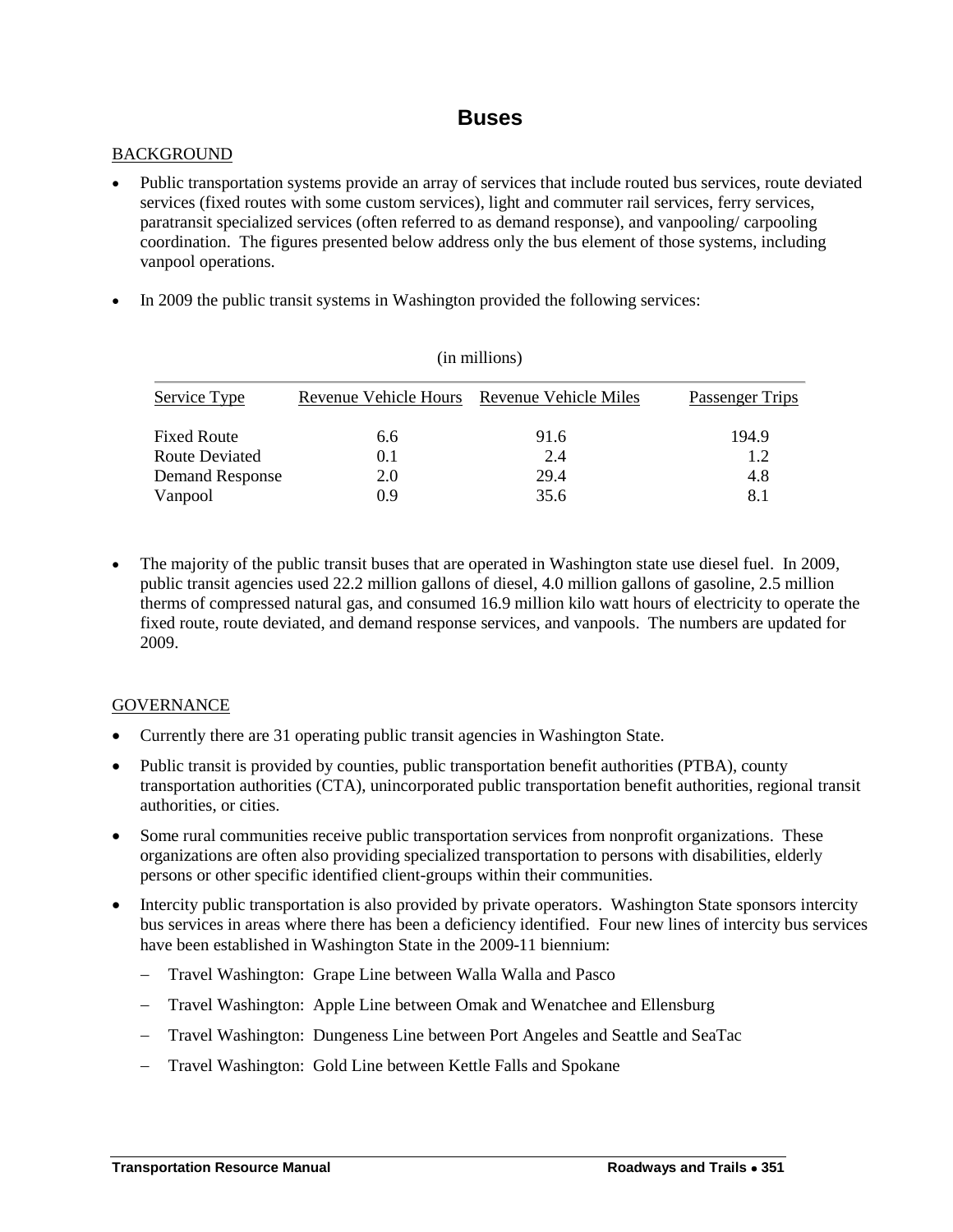- Public transit agencies are primarily funded through voter-approved local sales tax (RCW 35.95.040, and 82.14.045). Due to the economic recession, public transit agencies began to see a slowdown in the sales tax collection in 2008, receiving \$10.2 million less which was approximately a 1% reduction from their sales tax collection in 2007. That decline accelerated in 2009, with revenues for agencies, other than Sound Transit, declining from \$819 million in 2008 to \$723 million in 2009. Sound Transit revenues grew from 2008 to 2009 from \$346 million in 2008 to \$468 million in 2009 as voters approved an increase in that agency's sales tax rate from 0.4 percent to 0.9 percent, effective April, 2009. Sound Transit already imposed a 0.4 percent MVET.
- In 2009 public transit agencies collected \$174 million in fare revenues (\$203 million with Sound Transit) and \$22 million from vanpool fees.
- Public transit agencies are eligible to receive federal grants and in 2009, they received \$137 million in federal operating revenue and nearly \$89 million in capital grants. Sound Transit also received capital revenue of \$130 million. The Americans Recovery and Reinvestment Act of 2009 provided \$179 million in capital funding to public transit agencies from the Federal Transit Administration.

#### ASSET MANAGEMENT

- As a condition of receiving state funding, public transit agencies are required to submit an asset management plan to the Washington State Department of Transportation. The plan must include an inventory of all transportation system assets, and a preservation plan based on lowest life cycle cost methodologies. This requirement applies to Washington State transit systems established under the following sections of the Revised Code of Washington (RCW):
	- RCW 35.84.060 City Transit Systems (defined in RCW 47.04.082)
	- RCW 36.56 County that has assumed the functions of a metropolitan transportation system (King County)
	- RCW 36.57A Public Transportation Benefit Areas (PTBAs)
	- RCW 81.112 Regional Transportation Authorities

#### OTHER RELEVANT STATUTES

- Maximum weight (RCW 46.44)
- Bus use of HOV lanes (RCW 46.61.165)
- Yield the right-of-way (RCW 46.61.220)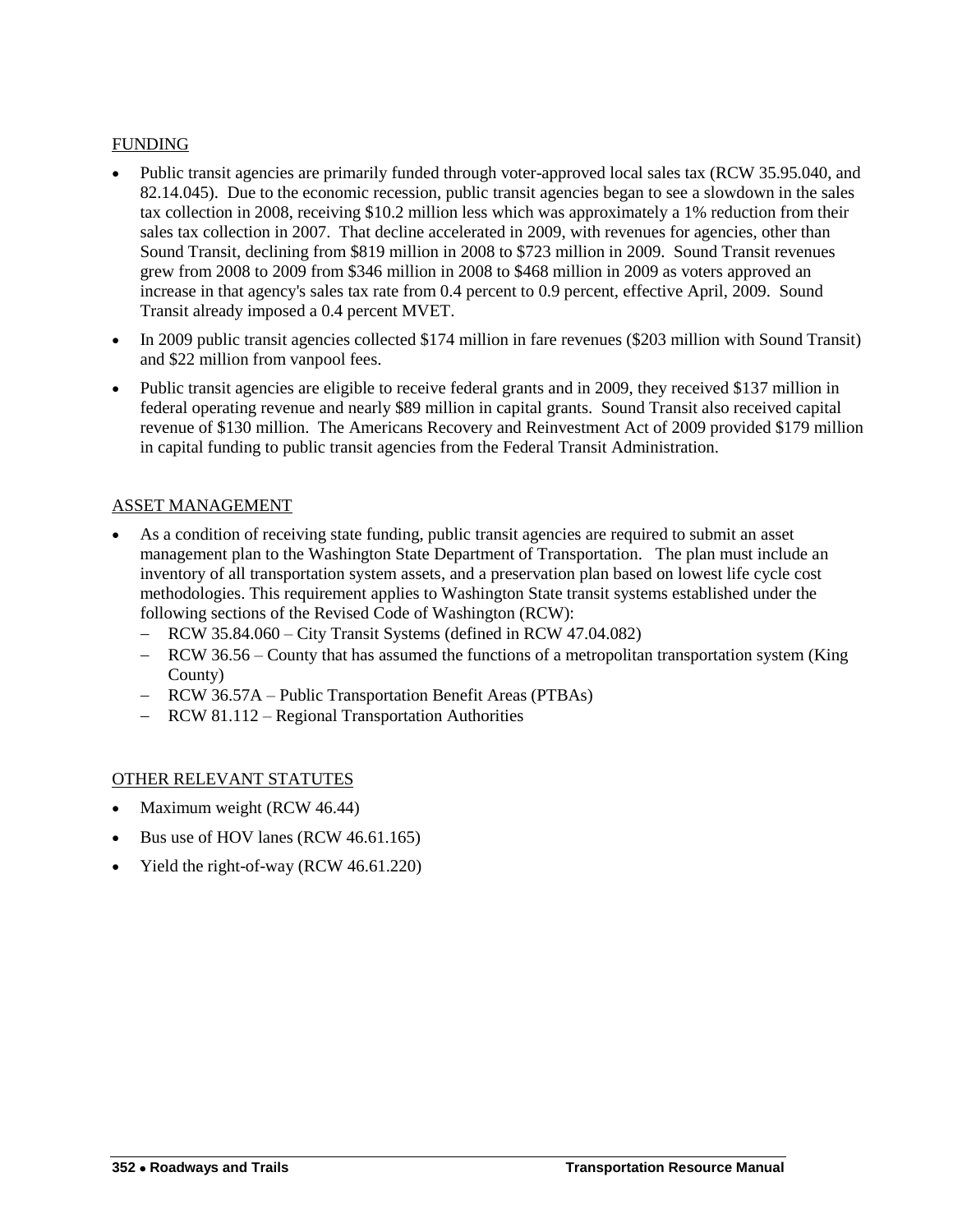| <b>Vans and Minivans</b><br>Useful life: 4 years                                                                      |  |
|-----------------------------------------------------------------------------------------------------------------------|--|
| <b>Minibuses with four wheels</b><br>Useful life: 5 years                                                             |  |
| Minibuses, cutaway with dual rear wheels<br>Wheelbase length: up to 158"<br>Useful life: 6 years                      |  |
| Minibuses, cutaway with dual rear wheels<br>Wheelbase length: 159" to 181"<br>Useful life: 7 years                    |  |
| Bus or trolley configuration, dual rear wheels<br>Gross vehicle weight: up to 19,000 lbs<br>Useful life: 8 years      |  |
| Bus or trolley configuration, dual rear wheels<br>Gross vehicle weight: 19,000 to 24,000 lbs.<br>Useful life: 9 years |  |
| Bus or trolley configuration, dual rear wheels<br>Gross vehicle weight: more than 24,000 lbs<br>Useful life: 12 years |  |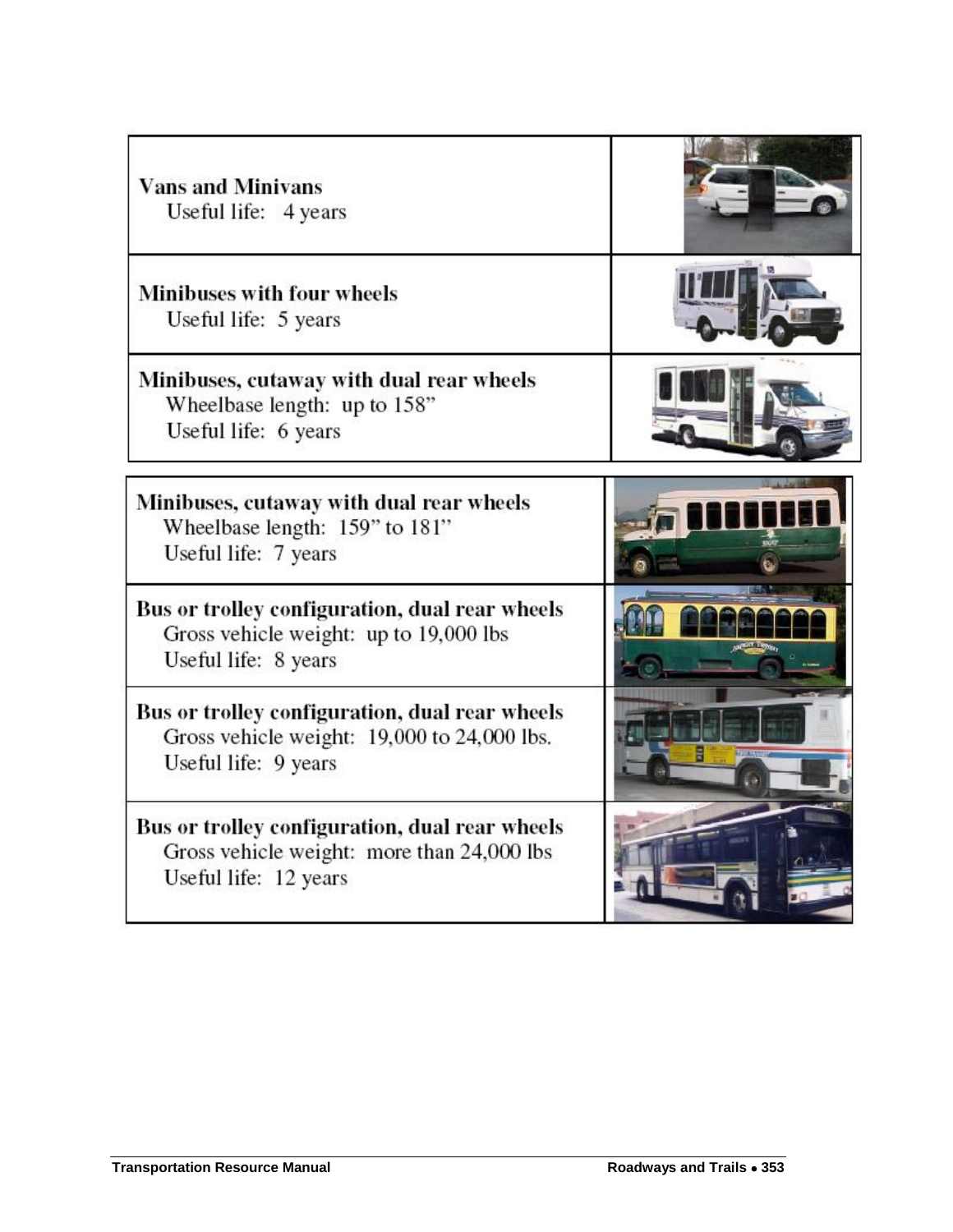# **Carpooling/Vanpooling**

### <span id="page-7-0"></span>**BACKGROUND**

- Empty seats in personal vehicles, vanpools, and buses offer an important transportation asset for increasing the efficiency of the highway system.
- Public vanpool programs demonstrate how empty seats can be used to improve efficiency. In 2005 the public transit agencies in Washington State had a vanpool fleet of 2,375. These vehicles made over 6.6 million passenger trips in 2005. Over 16,300 commuters ride in a vanpool on an average workday in Washington.



 From 2003 to 2008, vanpool van and ridership growth increased dramatically to its highest levels. Gas prices in 2008 were at an all time high which attributed to a huge demand for vanpooling. Many transit agencies throughout the state at that time had to generate waiting lists for vans. Unfortunately immediately following this robust period, the country and state experienced an economic downtown which negatively impacted the job market and vanpooling - since there is a direct correlation between the two. In 2009, unemployment across the state rose to 8% from 4% the previous year. Fewer jobs and layoffs mean fewer commuters. If too many riders within a vanpool lose or change jobs it can cause a vanpool to end simply because there aren"t enough riders to continue operating. Additionally, some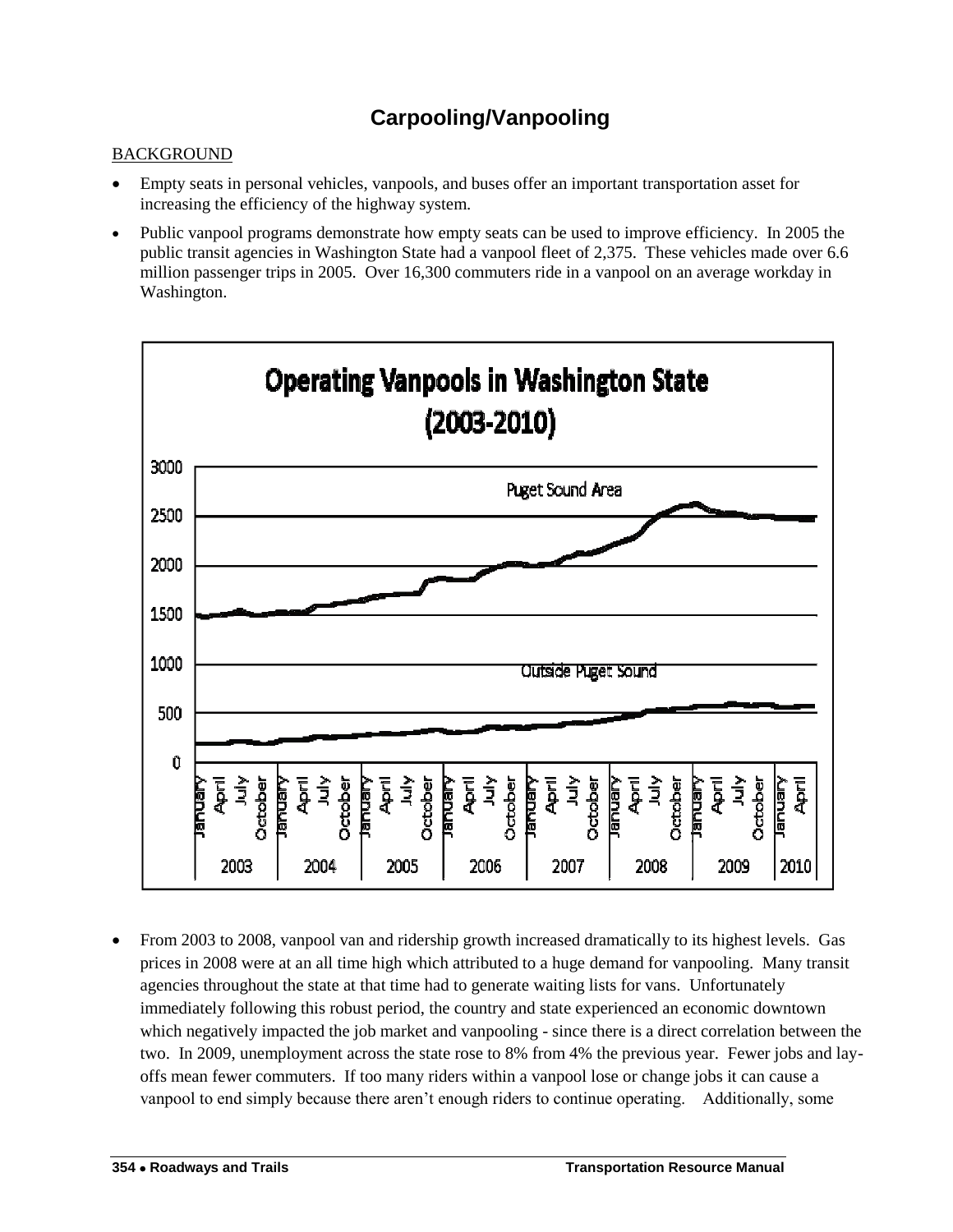employers have reduced employee transportation related benefits including vanpool fare subsidies. The graph above shows annual vanpool ridership change from 2006 – 2009. Between 2008 and 2009 annual vanpool ridership decreased 9% from 23,000 to 21,000. Consequently, transit agencies have been forced to shift their focus from growing vanpools to trying to maintain and keep existing vanpool groups on the road.

- The number of vanpool vehicles on the road in Washington grew significantly during the 1990s. Vanpooling decreased slightly in 2000–2002, correlating with the economic downturn in the first years of this century. Vanpooling began to increase after 2002 and by mid-2005 had set new records for vehicles on the road (2,007). The expansion continued through 2008. Corresponding to the recent increase in unemployment, vanpooling ridership decreased in 2009 with operating vanpools decreasing over nine percent.
- HOV lanes move about 35% of all the people on area freeways in only 19% of the vehicles in the peak commuting periods and directions. The average HOV lane carries 1½ times as many people as the average adjacent lane in the peak commute.
- The percentage of people who drove alone to work to Commute Trip Reduction (CTR) worksites declined from 70.8% in 1993 to 65.5% in 2009. The effects of these individual choices encouraged by the CTR program show up in statewide figures as well. In Washington, during the decade from 1990 to 2000, the percentage of people who drove alone to work decreased slightly from 73.8% to 73.3%. Washington and Oregon were the only states where the percentage dropped. In all other states, the average rate for drivealone commuting increased.

### **GOVERNANCE**

- The direct formation and management of carpooling and vanpooling is conducted by numerous entities, including private individuals and businesses; public transit systems; and city and county governments.
- In Washington State, vanpool vehicles are most commonly available through public transit agencies. A few private employers continue to operate vanpools. In addition, private individuals and employers work to form vanpool groups.
- Public transit systems and independent carpooling interests sponsor ridematching efforts to encourage employees to carpool and vanpool. Recently WSDOT has cooperated with the state's transit systems, a number of cities, and major employers to rebuild RideshareOnline.com to expand its capacity and create commute management system.

#### FUNDING

- The 2009 transportation budget allocated \$7 million to purchase vehicles to expand vanpooling in the state.
- Riders, and in some cases employers, fund carpools and vanpools.
- Nearly all of the public vanpool costs are recovered from fares paid by riders. Many employers partially or fully subsidize the cost of vanpools for their employees. Fare policies vary by operator, as determined by the operator"s board or county council.
- Public and private vanpools are exempt from retail sales tax on purchase of the vehicle (RCW 82.08.0287, 82.12.0282, 82.44.015).

#### RELEVANT STATUTES

- Carpools and vanpools may use HOV lanes (RCW 46.61.165)
- The Commute Trip Reduction program (RCW 70.94.521-555)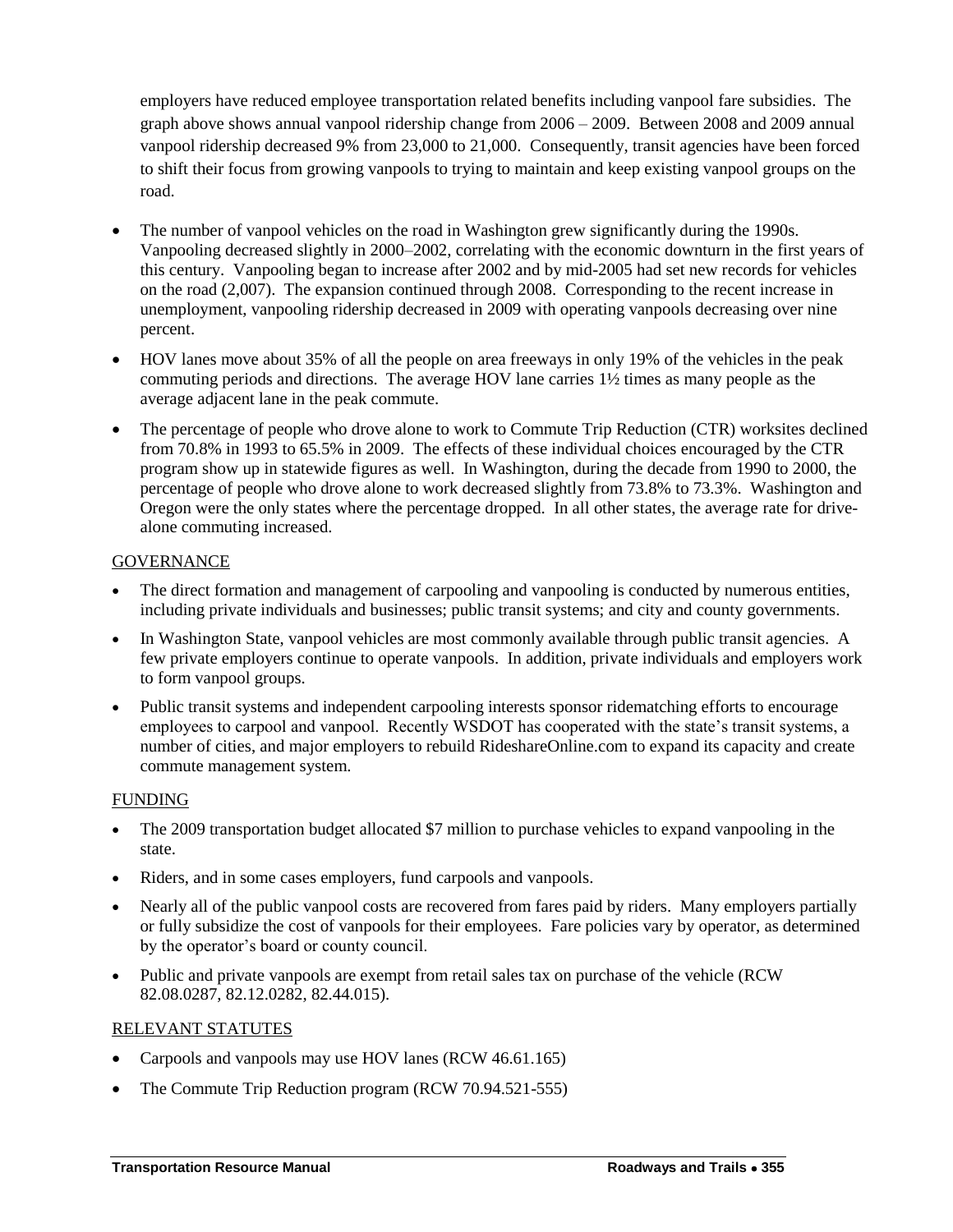## **High Occupancy Vehicle (HOV) Lanes and High Occupancy/Toll Lanes (Hot Lanes)**

#### <span id="page-9-0"></span>**BACKGROUND**

- The HOV system maximizes the people carrying capacity of the roadway network by giving priority to vehicles carrying more people. The HOV system provides increased speed and reliability for buses, vanpools, and carpools compared to the general purpose lanes.
- Elements of the HOV system includes HOV lanes on freeways, HOV priority treatments on local streets, park-and-ride lots, enforcement facilities, HOV by-pass lanes at ramp meters, and the "Guaranteed Loading Program" on Washington State Ferries.
- The Transportation Commission has designated the Core Freeway HOV program (approximately 297) miles) as its highest priority for new construction. HOV lanes have been constructed on portions of I-5, I-90, I-405, SR 16, SR 167, and SR 520.
- Approximately 250 lane-miles of HOV lanes are currently open on Puget Sound freeways. Design is underway on major parts of the remainder.
- Puget Sound freeway HOV lanes are currently open to buses, vehicles with two or more occupants, and motorcycles. An exception is on the short westbound segment of SR 520 approaching the floating bridge. Safety and operational considerations necessitate a requirement for three or more occupants per vehicle on that HOV lane segment.
- The two person occupancy requirement applies 24 hours per day, seven days a week on most of the core freeway HOV system including the HOV lanes on I-5. Freeways east of Lake Washington are an exception to this policy. In the summer of 2003, a demonstration was begun that opened these HOV lanes to general purpose traffic from 7:00 pm to 5:00 am.
- In 1996 the Washington State Transportation Commission adopted a performance standard for HOV lanes. This standard calls for an average HOV lane speed of 45 mph or greater during 90% or more of the peak hour. Increasing HOV lane traffic volumes have caused segments of the HOV system to fall below the peak hour performance standard. WSDOT is evaluating options for improving HOV lane speed and reliability

- WSDOT has the sole responsibility for planning, constructing, and operating HOV and queue by-pass lanes on limited access facilities, but consults and coordinates with the regional metropolitan planning organization. In the Puget Sound region, WSDOT has also committed to consulting with Sound Transit regarding proposed changes to HOV operating policies.
- On state-owned arterials, WSDOT shares the planning, constructing, and operating responsibilities with local jurisdictions.
- WSDOT has shared responsibility for planning and developing HOV direct access ramps with Sound Transit.
- The Freeway Core HOV Lane program is included in and supported by the Puget Sound Regional Council's Metropolitan Transportation Plan and by Sound Transit's Master Plan.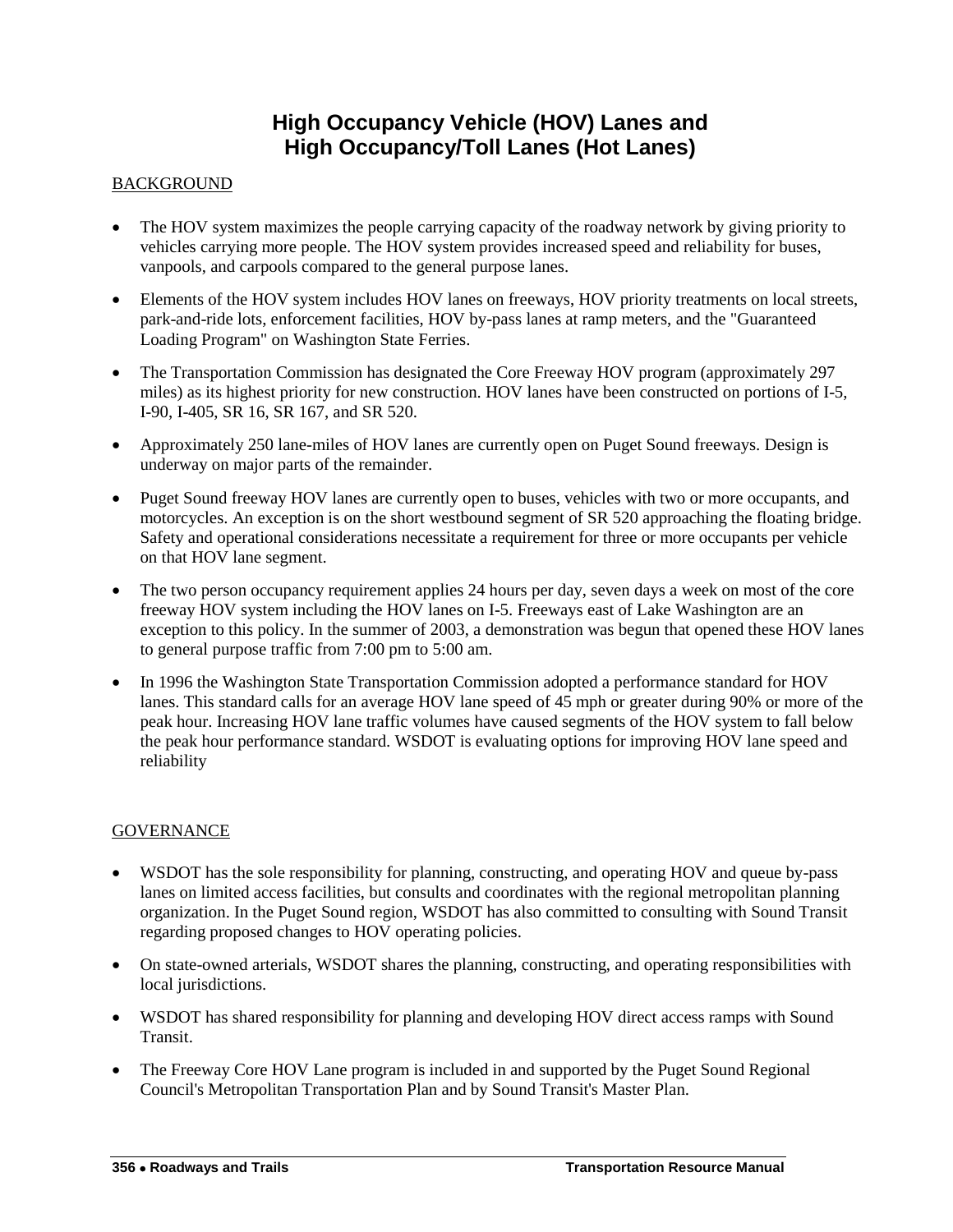- The Transportation Commission has created a funding category for the freeway core HOV system. The 2003 nickel package funds substantial portions of the core HOV system, including projects on SR 16 in Tacoma, on I-5 in Federal Way and Everett, on SR 167 in Auburn, and on SR 520 in Redmond. The total cost of core HOV system improvements funded through the nickel package is in excess of \$700 million.
- The 2005 transportation funding package (Transportation Partnership Act) also provided funding for core HOV improvements. Specifically, adding HOV lanes to I-5 in Pierce County between SR 16 and the Pierce/King County line, improving the I-5/SR 16 interchange including direct HOV to HOV connections, and extending the southbound HOV lane on SR 167 into Pierce County.
- A variety of sources may be used to pay for HOV projects, including most categories of federal TEA-21 funds, the Motor Vehicle Fund the Transportation Fund and certain local option taxes. Most of the HOV system completed prior to the late 1990's was funded by the Interstate Completion program, which has expired.
- The 1996 Sound Transit plan includes direct access ramps to allow buses to enter and exit HOV lanes without crossing general purpose traffic. These direct access facilities cost approximately \$500 million. The Sound Transit Phase II plan does not include funding for additional direct access ramps.
- King, Pierce and Snohomish counties are authorized to levy, with voter approval, local taxes to accelerate completion of HOV lanes and related facilities on state highways and local arterials and to fund other HOV programs (RCW 81.100.030, 81.100.060):
- Employer tax of up to \$2/employee/month (allows credits for HOV/transit program)
- Up to 0.3% Motor Vehicle Excise Tax (MVET) surcharge except on heavy trucks
- Revenue from the following local option taxes may be used for HOV lanes, facilities, and program (82.80.010, 82.80.020, 82.80.030):
- Motor fuel tax (HOV lanes, facilities only)
- License fee
- Commercial parking tax

#### **HIGH OCCUPANCY/TOLL LANES (HOT Lanes)**

#### **Background**

 The 2005 Legislature authorized WSDOT to convert the HOV lanes on SR 167 to High Occupancy/Toll lanes (HOT). In May 2008, WSDOT opened the lanes to single occupancy vehicles that pay a toll. The toll varies depending on the level of traffic; as the volume of traffic increases so does the toll. Carpools and transit still have priority to use the lanes at no cost. If the HOT lanes become congested, they are only open to carpools and transit.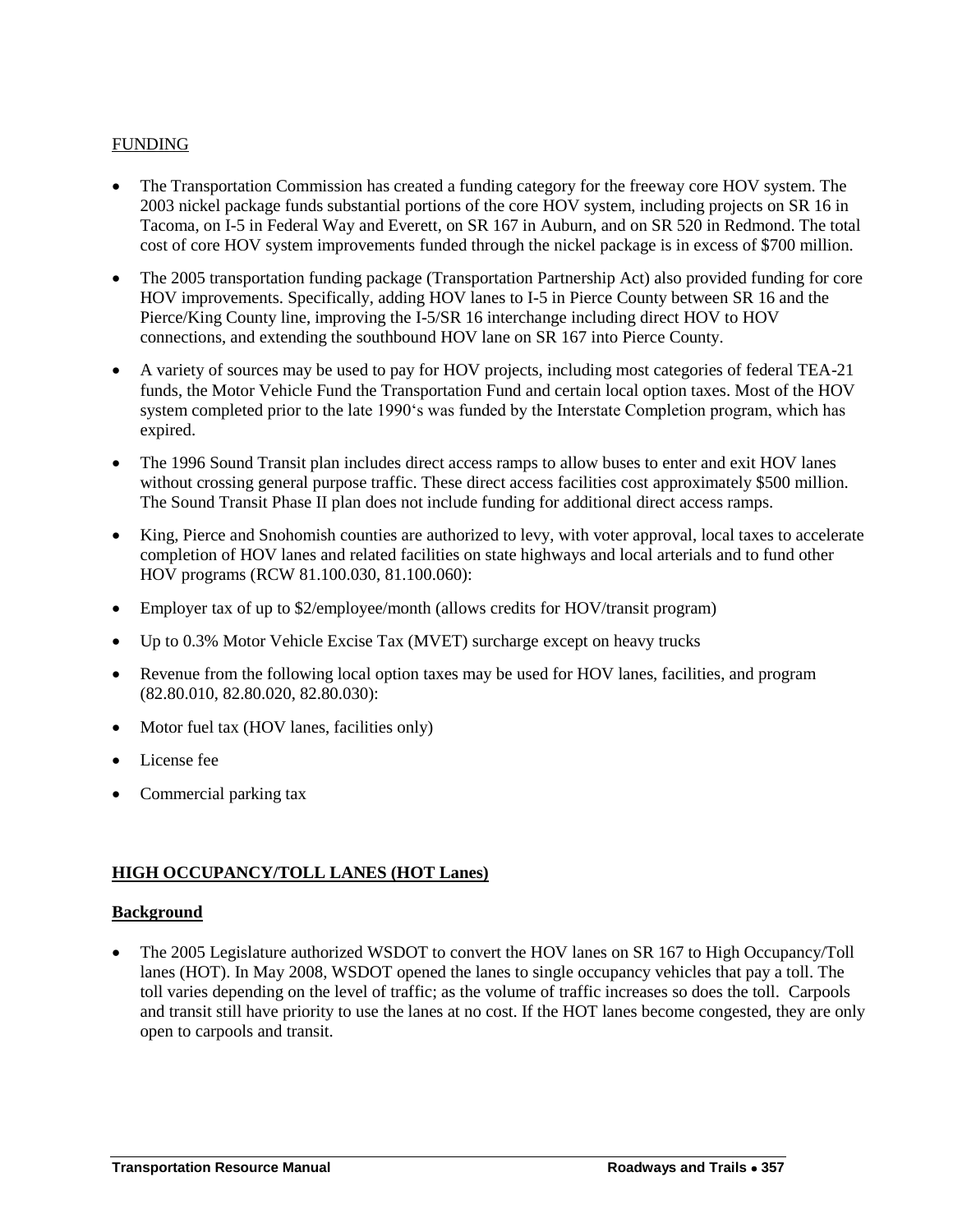Tolls are collected electronically by transponders mounted on vehicle windshields and users are billed automatically. The transponders are interoperable with Tacoma Narrows Bridge by using the same *Good To Go!* technology and customer service center. The SR 167 HOT lanes are part of WSDOT"s Moving Washington strategy that calls for a balanced approach to invest in strategic capacity, to operate the transportation system efficiently, and to manage demand by providing choices. WSDOT started the SR 167 pilot project to find out if HOT lanes would benefit drivers in the toll lane as well as in the general purpose lanes. The toll revenue from this corridor is an added benefit; generating revenue is not the primary purpose of SR 167 HOT lanes.

### **Performance**

- More than 60,000 Good To Go! customers have paid to use the SR 167 HOT lanes since they opened, double the number from the first year.
- The average number of weekday tolled trips increased 150 percent in the morning northbound commute and doubled during the afternoon commute.
- Travel times in the general purpose lanes are more reliable
- On average, while volumes have increased two to three percent, general purpose lane speeds have increased 11 percent
- On average, HOT lane speeds have remained at or slightly above the posted speed limit
- The northbound HOT lane provided weekday drivers with an average time savings of eight minutes in the peak hour for an average toll of \$1.25
- The southbound HOT lane provided drivers with an average savings of three minutes during the peak hour for an average toll of \$1.25

#### **Revenue**

- Monthly revenue in May 2008 (opening month) was \$21,000
- Monthly revenue in July 2010 was \$49,000
- Operating costs are \$100,000 per month. This includes expenses for enforcement, customer service center, maintenance support, emergency response, traffic management center operations and revenue forecasting. WSDOT is working to reduce these costs.

#### **Safety**

Preliminary evidence indicates a 17 percent decrease in total corridor collisions.

#### **Other areas**

 WSDOT is studying the use of variable tolling on other highways in the Puget Sound region including I-405 (as provided for in legislation adopted in the 2003 and 2005 sessions). Roadway pricing is also being considered in the Puget Sound Regional Council plan update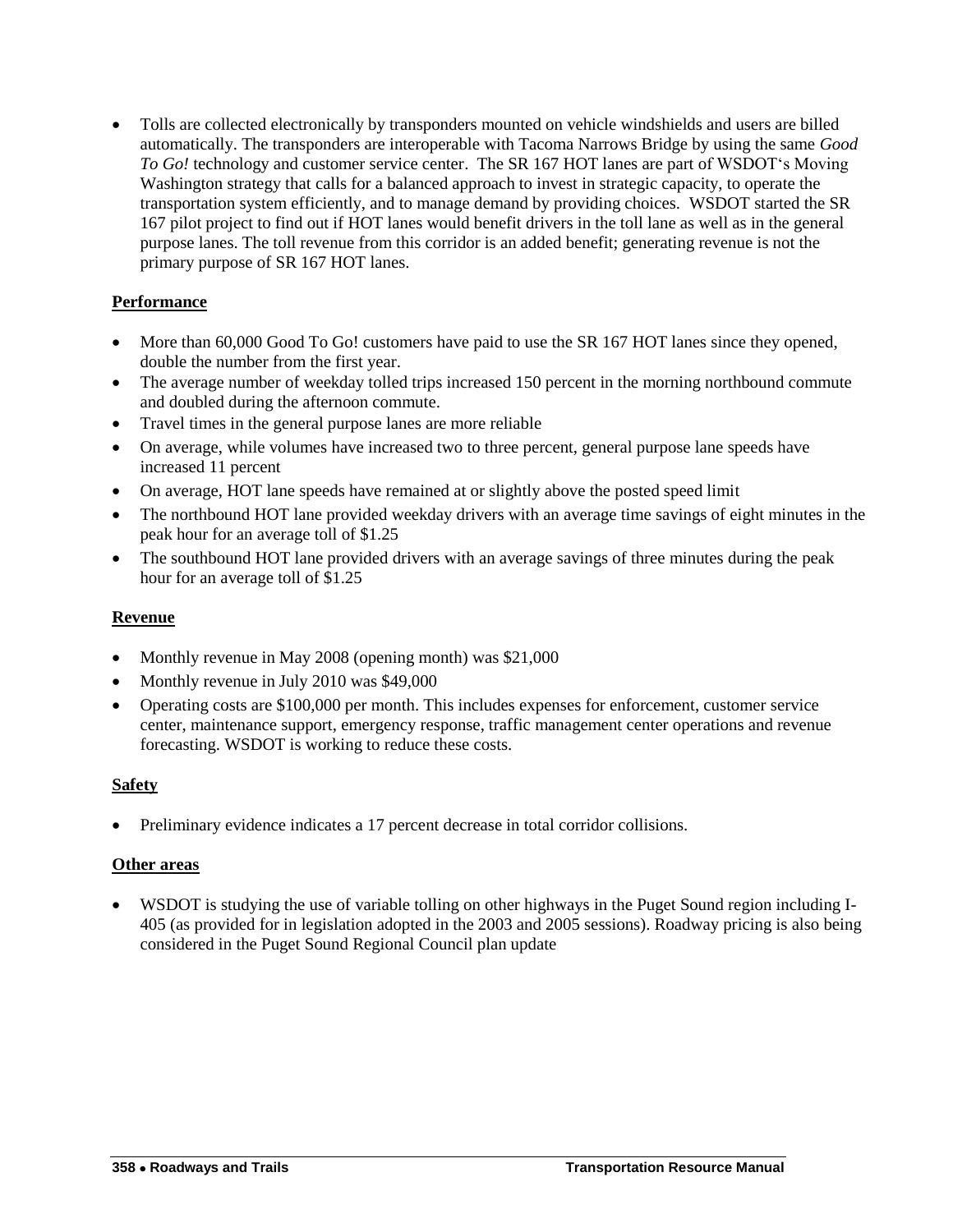### **Miscellaneous Modes**

#### <span id="page-12-0"></span>**BACKGROUND**

- Snowmobiles
	- Approximately 30,000 registered in the state
	- Over 2,000 miles of snowmobile trails (almost all managed by the federal government)
	- An operating license is not required. However, no one under the age of 12 may operate a snowmobile on or across a public roadway or highway. Persons between the ages of 12 and 16 must have first completed a snowmobile safety education course before doing so. (RCW 46.10.120)
	- Snowmobile fuel excise tax (RCW 46.10.170)
	- Snowmobile registration (RCW 46.10.040)
- Equestrian
	- Almost 7,000 miles of pack and saddle trails (majority of which are rally managed)
	- Trails program includes equestrian facilities
	- Six-year program for arterial construction, including equestrian paths (RCW 36.81.121)
- Recreational Boating
	- Motor fuel tax refund to Marine Fuel Tax Refund Account (RCW 79A.25.040)
	- Approximately 287,000 vessels licensed through the Department of Licensing
	- State Parks and Recreation Commission has rule-making authority (RCW 79A.60.595)
	- Registration fees and taxes (RCW 88.02 and 82.49)
- Mopeds
	- Approximately 9,100 registered in the state
	- Definition of mopeds (RCW 46.04.304)
	- Any person holding a valid driver's license of any class may operate a moped without taking a special examination (RCW 46.20.500)
- Motorcycles
	- Approximately 217,000 registered in the state
	- Helmet, goggles, and face shield requirements (RCW 46.37.530 and RCW 46.37.535)
	- Special endorsement for driver's license (RCW 46.20.510, and RCW 46.20.515)
- Motorhomes
	- Approximately 69,000 registered in the state
	- Registration and additional fees (RCW 46.16.0621, RCW 46.16.063, and RCW 46.17.020)
- Neighborhood Electric Vehicles
	- Approximately 40 registered in the state
	- Operation authorized (RCW 46.61.725)
	- Electric powered vehicles with speed between 20-25 mph (RCW 46.04.037)
	- Medium speed electric vehicles licensed as motor vehicles, drivers license required, operate on roads with speed limit not greater than 35 mph (RCW 46.61.688)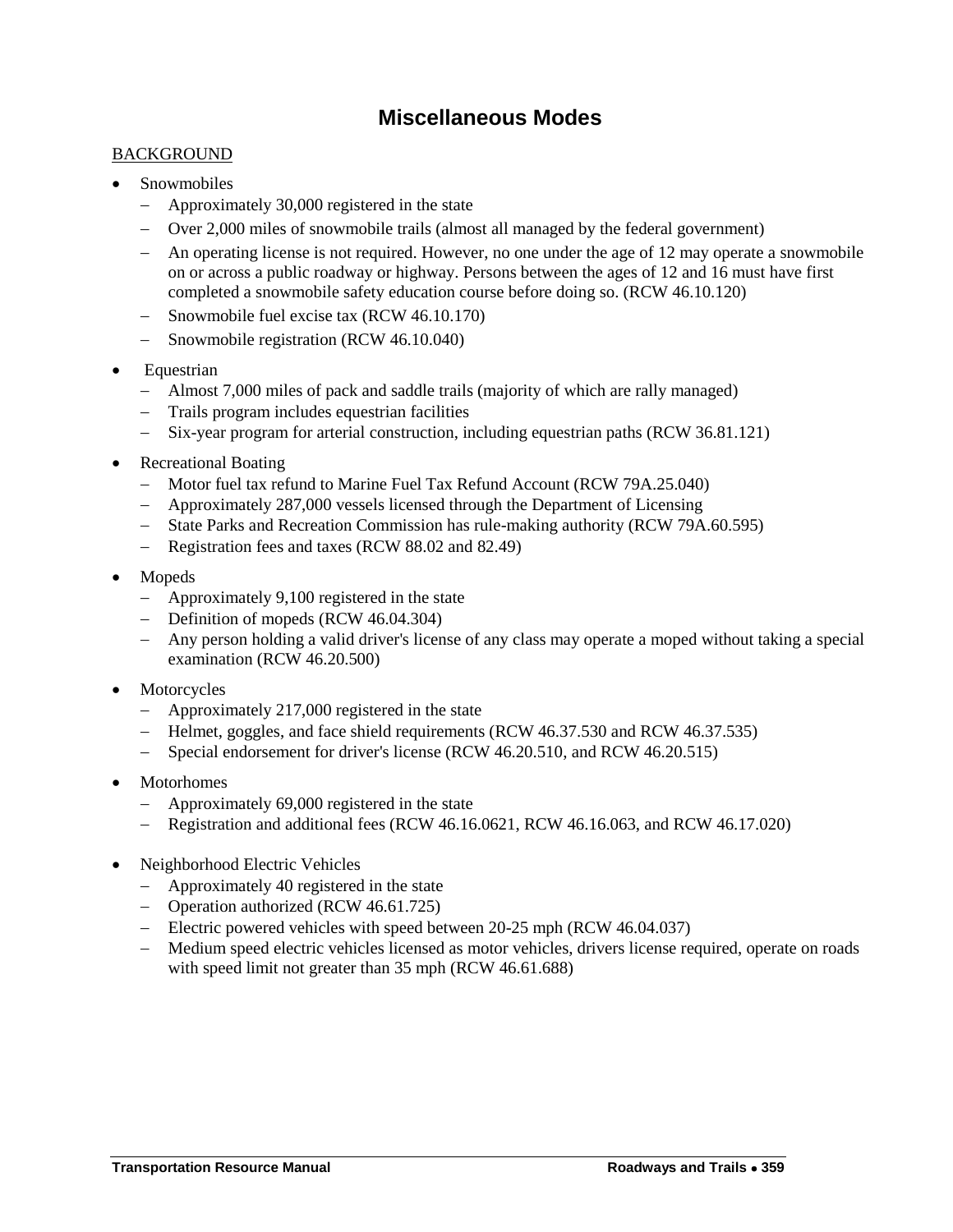# **Pedestrians**

#### <span id="page-13-0"></span>**BACKGROUND**

- Walking is a primary or alternative transportation option available to a significant portion of Washington's population, depending on trip purpose. Often, a pedestrian trip is combined with another mode.
- Over 75% of the people in Washington's households walk or hike for recreation, and over 5% walk to work in urban areas.
- The majority of pedestrian-involved crashes in Washington occur at unmarked crossings. Only10% of legal crossings are currently marked.

- In 1984 the Washington State Department of Transportation (WSDOT) created the Statewide Bicycle and Pedestrian Advisory Committee to advise the department on bike and pedestrian issues. This committee is comprised of citizens, statewide advocacy organizations, cities, and counties.
- In 1991 Congress passed landmark transportation legislation that set a new direction for transportation policy. The Intermodal Surface Transportation Efficiency Act (ISTEA) and each subsequent Transportation Efficiency Act recognized the importance of bicycling and walking in creating a balanced transportation system. Key provisions for bicycling and walking included:
	- A 10% set aside of Surface Transportation Program funding for transportation enhancements, including facilities for bicycling and walking.
	- The requirement that all states and Metropolitan Planning Organizations (MPOs) prepare long-range transportation plans that include bicycling and walking.
	- The requirement that each state appoint a bicycle and pedestrian coordinator.
- In 1994 the U.S. Department of Transportation published the National Bicycling and Walking Study, which established two specific goals: to *double* the percentage of trips made by foot and bicycle, while simultaneously *reducing* the number of crashes involving bicyclists and pedestrians by 10%.
- On June 9, 1998, the Transportation Equity Act for the 21st Century (TEA-21) carried forward the same programs for bicycling and walking established in ISTEA, and also included several new and stronger directives. Important policies and statements included in TEA-21:
	- State and MPO long-range plans are to "provide consideration of strategies that will increase the safety and security of the transportation system for motorized and non-motorized users."
	- Bicyclists and pedestrians shall be given "due consideration" in state and MPO plans.
	- Bicycle and pedestrian facilities are to "be considered, where appropriate, with all new construction and reconstruction of transportation facilities."
	- TEA-21 also requires that the Secretary of Transportation to assure that bicycle and pedestrian linkages are maintained and improved.
- On August 10, 2005, the Safe, Accountable, Flexible, Efficient Transportation Equity Act: A Legacy for Users (SAFETEA-LU) was signed into law. In this act, the Safe Routes to Schools Program was added establishing a funding source for Safe Routes to Schools improvements and requiring each state to appoint a Safe Routes to Schools Coordinator. This funding has been extended through 2010.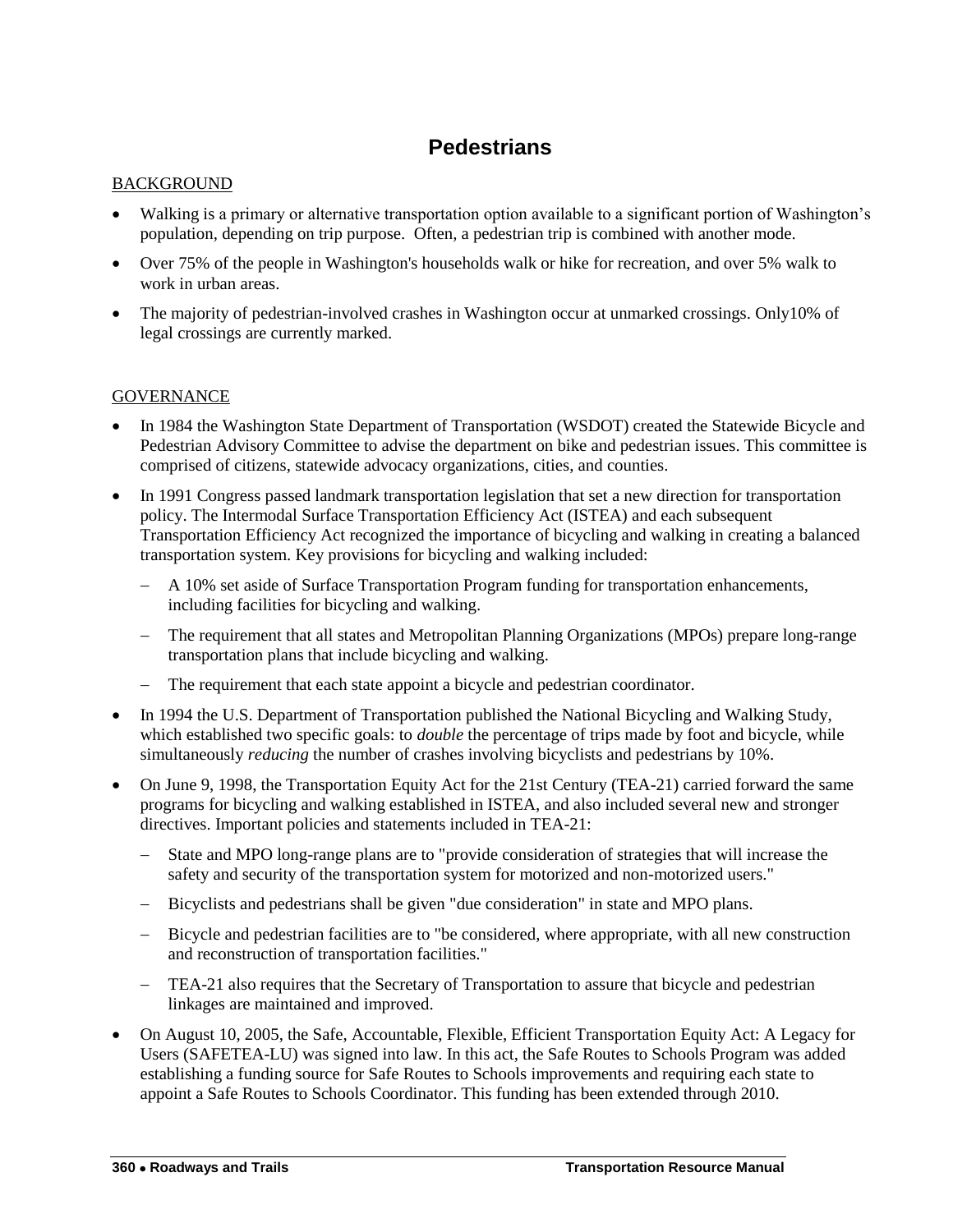The Bicycle Facilities and Pedestrian Walkways Plan (RCW 47.06.100) is consistent with federal guidance setting a 20-year goal to increase the amount of walking and bicycling for transportation

purposes and reduce bicycle and pedestrian collisions with motor vehicles. The plan also identifies 20 year requirements for pedestrian and bicycle facility improvements and programs.

- RCW 47.30 requires highway designs to accommodate facilities for pedestrians and bicyclists where these facilities are a part of local plans, and to provide for alternative paths and trails if highway construction severs an existing path or trail.
- RCW 47.80.026 requires that development patterns in local and regional comprehensive plans promote pedestrian and nonmotorized transportation.
- As of 2005 local comprehensive plans must ―include a pedestrian and bicycle component to include collaborative efforts to identify and designate planned improvements for pedestrian and bicycle facilities and corridors that address and encourage enhanced community access and promote healthy lifestyles‖ (RCW 36.70A.070). Simply stated, a bicycle and pedestrian component is now specifically required in a community"s comprehensive plan. In addition, Land Use Elements of local comprehensive plans for jurisdictions fully planning under the Growth Management Act (GMA) should include approaches promoting physical activity: ―Wherever possible, the Land Use Element should consider utilizing urban planning approaches that promote physical activity‖ (RCW 36.70A.070).

#### FUNDING

- As of 2005 and the passage of the Transportation Partnerships Funding Package (ESSB 6091), WSDOT administers the State Pedestrian and Bicycle Safety Grant Program, including Safe Routes to Schools, which provides \$74 million over 16 years for pedestrian and bicycle safety improvements.
- At least 0.3% of WSDOT"s annual total construction program and at least 0.42%of city and county gas tax revenue is to be used for non-motorized transportation, particularly where highway and roadway projects sever existing paths (for WSDOT, this is approximately \$2 million/year; RCW 47.30.050, Paths and Trails Law).
- The Traffic Safety Commission uses federal funding from the National Transportation Safety Association and FHWA to provide grants to local communities primarily for signage and lighting improvements in school zones (\$500,000 annually).
- The Transportation Improvement Board administers the Pedestrian Safety and Mobility Programs with an average of \$2 million dedicated annually.
- WSDOT, county, and city funds may be used for the planning, designing, constructing, maintaining, and mapping of nonmotorized facilities (RCW 47.30.030, 36.75.240).
- An important source of funding for bicycle transportation facilities has been the Transportation Enhancement Program set aside in the Surface Transportation Program under the two most recent federal surface transportation funding acts. WSDOT and local agencies may use Enhancement funding to build nonmotorized transportation facilities such as trails, roadway shoulders, and bike lanes. As of 2005 and the passage of SAFETEA-LU, WSDOT and local agencies have an additional funding program called Safe Routes to Schools.

#### OTHER RELEVANT STATUTES

Rules of the road (RCW 46.61)

### STATE AGENCY WEBSITES

WSDOT – [www.wsdot.wa.gov/walk](http://www.wsdot.wa.gov/walk)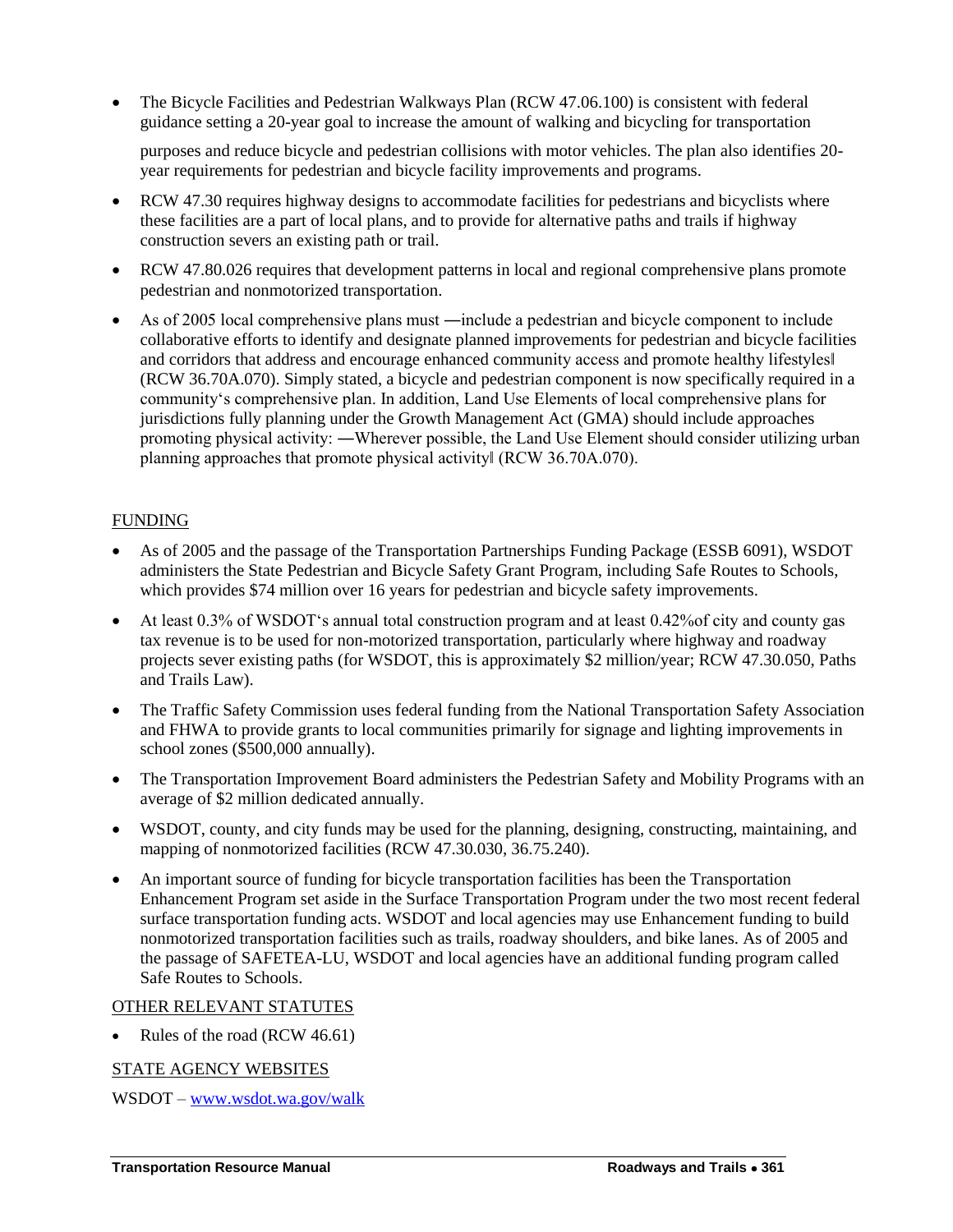# **Roadways (State Highways, County Roads, City Streets)**

### <span id="page-15-0"></span>BACKGROUND

- Washington State roadways consist of 83,380 centerline miles of highways, roads, and streets
	- 7,062 miles of state highways
	- 39,869 miles of county roads
	- 17,697 miles of city streets
	- 18,878 miles of other roadways, including State Park, National Park, Indian Reservation, and U.S. Forest
- Annual vehicle miles traveled (VMT) on the state's system of roadways totaled approximately 56.5 billion miles during 2009.
- State highways carry 56% of VMT, while county roads carry 16%, city streets 27%, and other roadways 1%.
- Washington's 764 miles of Interstate highways account for only 1% of roadway miles, but carry 27% of annual VMT.
- The National Highway System (NHS) provides an interconnected system of principal arterials and other highways that serve major population centers, international border crossings, ports, airports, public and intermodal transportation facilities, and other major travel destinations; meet national defense needs; and serve interstate and interregional travel. The NHS in Washington consists of 3,414 miles of roadway that carry about 46% of the state's VMT.
- The Freight and Goods Transportation System of state highways and local roadways is classified according to the level of freight traffic using the route.
- The Scenic and Recreational Highway System comprises state highways that have exceptional scenic qualities and recreational opportunities along them; they are designated by the Washington State Transportation Commission and identified as State Scenic Byways.

- State Highways
	- Owned and operated by the Washington State Department of Transportation (WSDOT).
	- WSDOT is a cabinet agency and is managed directly by the Secretary of Transportation, subject to the oversight of the Governor.
- County Roads
	- Each of the 39 counties is responsible for construction, maintenance, and management of the roads and bridges under its jurisdiction.
	- Six-year construction plans must be adopted before January 1 of each year and submitted to WSDOT and the County Road Administration Board (CRAB).
	- Six-year plans pertaining to arterial road construction in urban areas of the county must be submitted to the Transportation Improvement Board (TIB) every two years.
	- CRAB sets engineering standards and provides oversight for the county road departments in each county.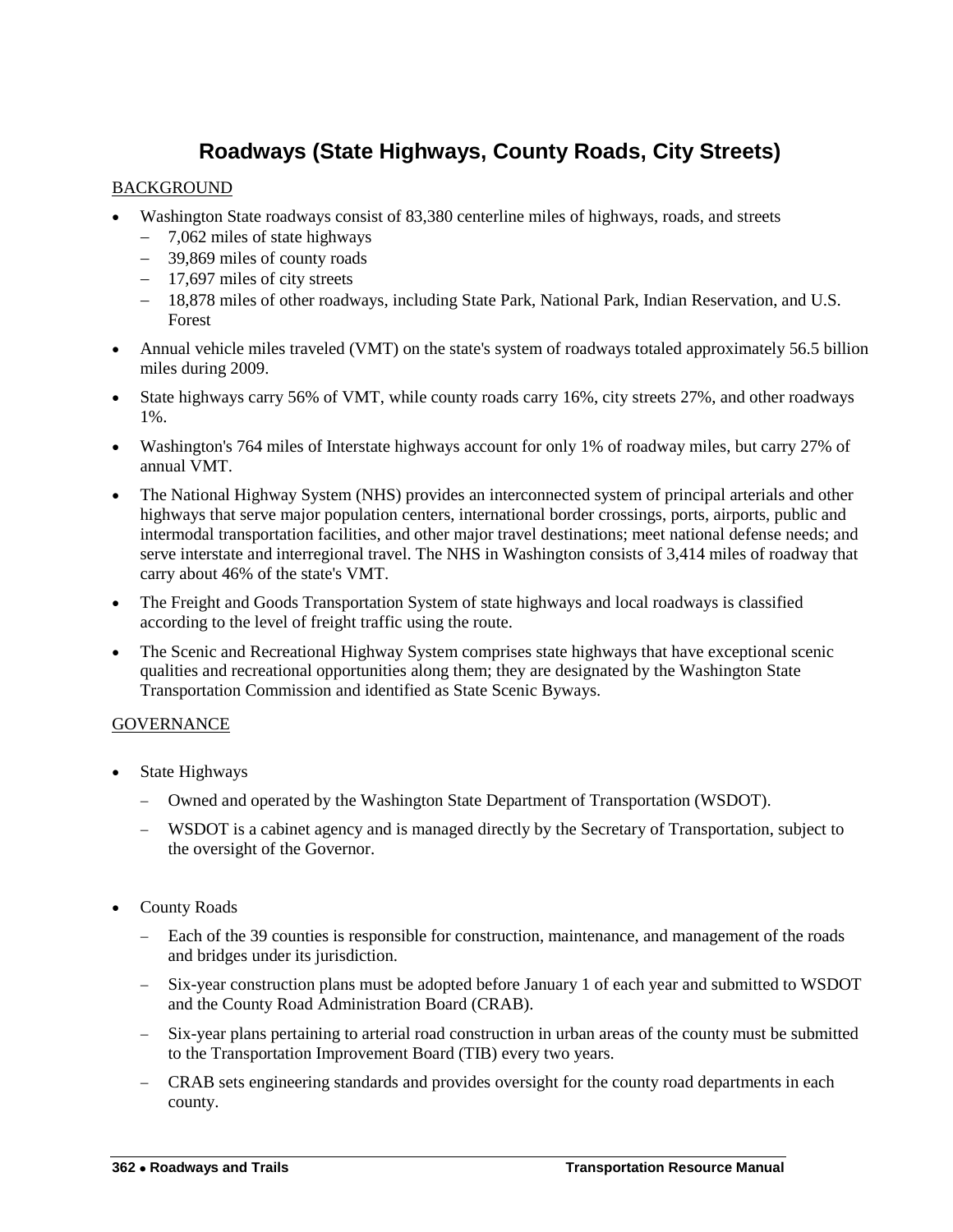- City Streets
	- Each of the 281 incorporated cities is responsible for construction, maintenance, and management of the streets and bridges under its jurisdiction.
	- Six-year construction plans must be adopted before July 1 of each year and submitted to WSDOT.
	- Six-year plans pertaining to arterial street construction in urban areas of the city must be submitted to the Transportation Improvement Board (TIB) every two years.

- State Highways
	- 24.46 cents per gallon Motor Fuel Tax (plus Ferries receives 1.08 cents)
	- Motor vehicle licenses, permits, and fees
	- Federal highway grants
	- Bond issue proceeds
- County Roads
	- 4.92 cents per gallon Motor Fuel Tax
	- State grants from CRAB, TIB, and FMSIB
	- Dedicated county road property tax levy
	- Local funds appropriated for use on county roads
	- Bond issues for county road purposes
	- Transportation local option taxes (see *Local Taxes*)
	- Federal aid grants
- City Streets
	- 2.96 cents per gallon Motor Fuel Tax
	- State grants from TIB and FMSIB
	- Local funds appropriated for use on city streets
	- Bond issues for city street purposes
	- Transportation local option taxes (see *Local Taxes* )
	- Federal-aid grants

#### OTHER RELEVANT STATUTES

- RCW Title 47 encompasses the majority of laws pertaining to public highways and transportation.
- Gasoline Tax Funds (RCW 46.68.080–110, 82.36.025)
- Local Option Transportation Taxes (RCW 81.100.030, 81.104.160, 82.47.020, 82.80.010–050)
- Safe, Accountable, Flexible, Efficient, Transportation Equity Act: A Legacy for Users (SAFETEA-LU) provides authorizations for federal-aid to highway programs for Federal Fiscal Year 2004 through September 30, 2009.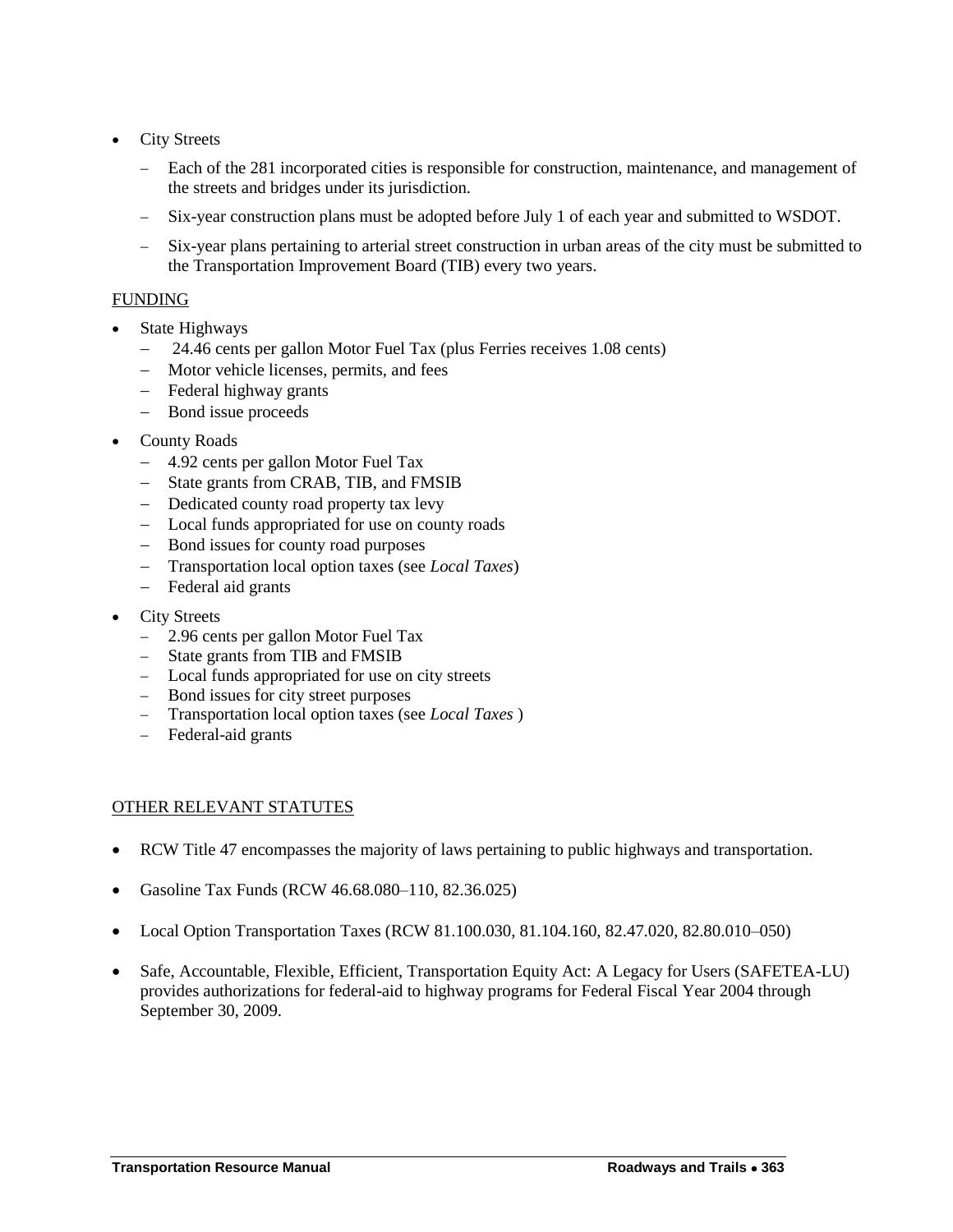### **Transportation Demand Management**

#### <span id="page-17-0"></span>**BACKGROUND**

- Traffic congestion and air pollution are serious problems affecting urban areas in the state. Additional highway capacity is difficult to provide, especially in metropolitan areas. As state and regional populations continue to grow, reducing the demand for the roadway and increasing vehicle occupancy will be essential to increasing system efficiency and maintaining mobility.
- Moving Washington, the state's transportation strategy, incorporates managing vehicle travel.
- WSDOT implements its TDM projects in partnership with transit systems, local governments, demand by striving to make transit, carpools, vanpools, teleworking, walking or bicycling convenient and accessible for all, regardless of income, age or ability. Managing demand improves the efficiency of the highway system by making the system more effective. This approach moves more people and goods with the same roadway capacity by supporting choices that move more people in fewer vehicles, shift the location or time of day at which vehicle trips are made, or reduce the need for
- Non-profit organizations, employers and entrepreneurs.
- WSDOT"s demand management projects influence travel patterns in a variety of ways. Some measures may be applied to address short-term travel constraints, such as congestion during construction, while others may be used as part of a long-term corridor congestion-relief strategy or lead to land use changes.
- Examples of TDM strategies include the following:
	- Carpool/Vanpool Ridematching Services (such as those provided with RideshareOnline.com)
	- Flexible work strategies, such as compressed work weeks
	- Priority Carpool/Vanpool Parking
	- Teleworking
	- Financial Incentives
	- Congestion Pricing
	- Priority Loading for HOVs on Ferries
	- Vanpool Programs
	- Customized Bus Services for specific markets
	- Discounted transit fares and electronic fare media
	- Park-and-Ride Lots
	- Bicycle and pedestrian facilities
	- Parking Management
	- Education and outreach to travelers
	- Land Use Planning
- In 1991 the Washington State Legislature passed the Commute Trip Reduction (CTR) Law (RCW 70.94.521–555). The goal of the law is to reduce air pollution, traffic congestion, and energy consumption through employer-based programs that decrease the number of commute trips made in single occupant vehicles (SOV).
- In 2006 the Legislature unanimously adopted changes to the CTR law to make the program more effective, efficient, and targeted. The 2006 changes seek to focus CTR as a solution to highway delay and integrate it into local and regional economic development and transportation plans.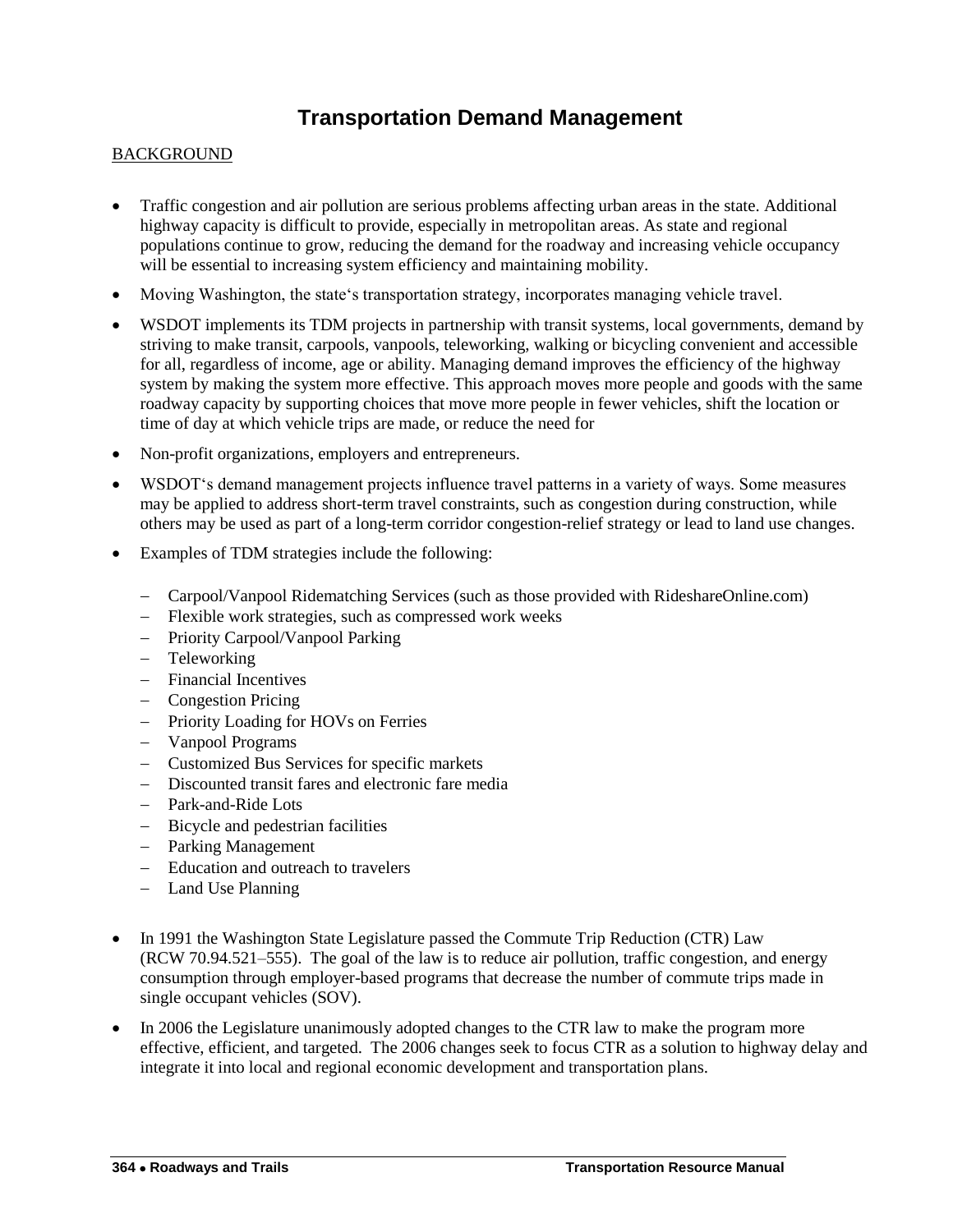Implementation of the modified CTR program began in early 2008. WSDOT supported the efficiency act by working with cities, counties, planning organizations, and transit systems to develop the rules and create new plans. The law changes the CTR Task Force into the CTR Board, with a focus on policy development.



Employment Data Source: U.S. Census Bureau

- The drive-alone rate at worksites participating in CTR decreased from 70.8% in 1993 to 65.5% in 2009. Statewide, employees commuting to CTR worksites made over 28,000 fewer vehicle trips each weekday morning in 2009 than they did when they entered the program.
- In the central Puget Sound region, the CTR program plays an especially important role. Employees commuting to worksites participating in the CTR program in the region made more than 22,500 fewer vehicle trips each weekday morning in 2009 than when they entered the program. Many of these reduced trips would otherwise have passed through the region"s major traffic chokepoints during peak periods. Their absence has a significant impact on congestion, reducing peak period highway delay by nearly 10% and arterial delay by almost 6 percent on an average morning.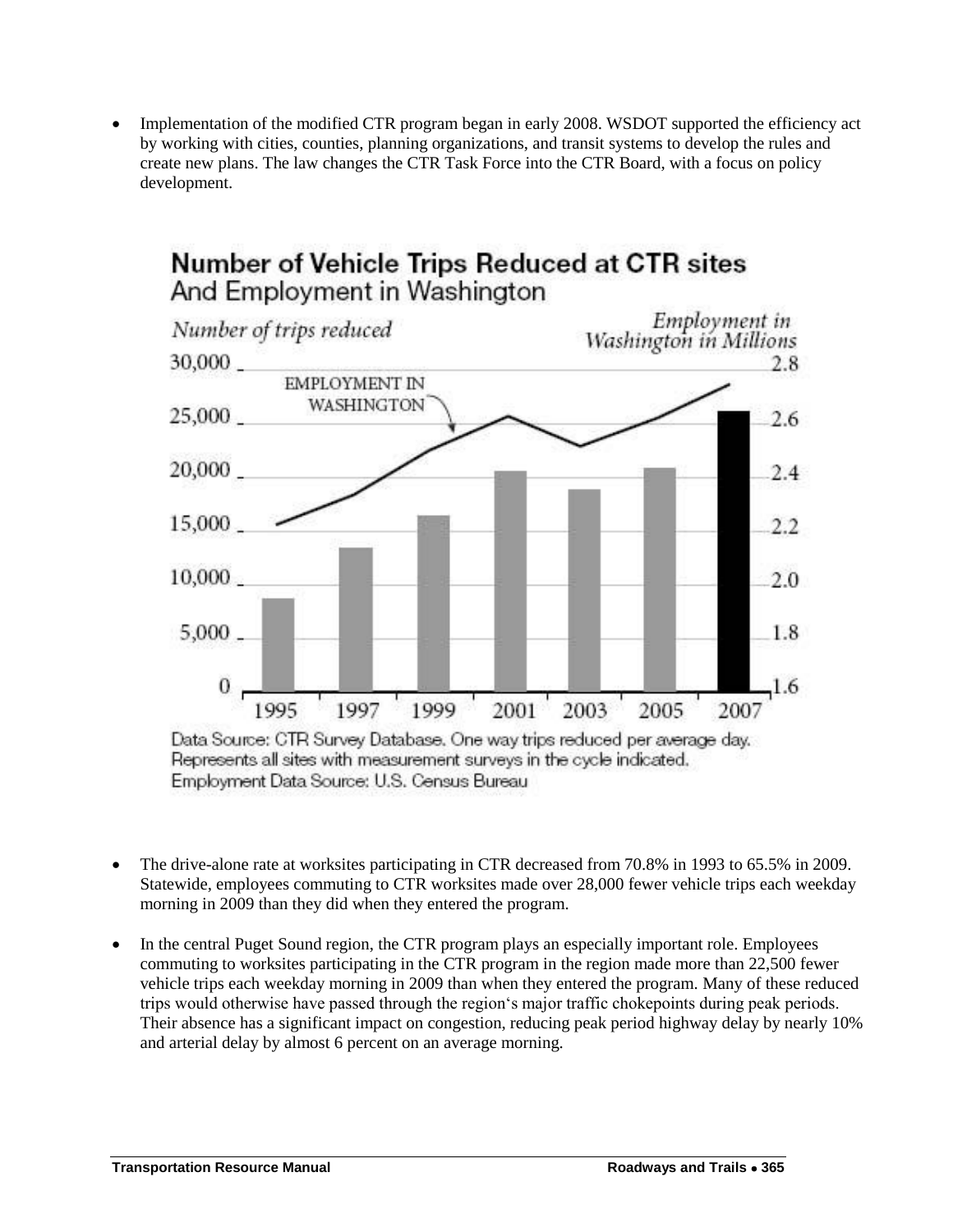- The CTR Efficiency Act of 2006 focuses the program more effectively on:
	- Congested highway corridors
	- Increasing planning coordination among local, regional, and state governments
	- Expanded and coordinated local, regional, and state investments that supplement employer support for CTR
	- Providing flexibility to local jurisdictions to develop customized trip reduction programs in key employment and residential centers



- Changes to the CTR program, particularly creating the new Growth and Transportation Efficiency Centers program (GTEC), appears to have had significant impacts. The changes in drive alone rates for CTR sites in the GTECs is particularly impressive when you consider that these same sites had reduced their drive alone rates by 7% between the time they entered the program (1992 for many) and 2007.
- King County also tells an important story. The 3 GTECs in the county, Seattle, Redmond and Bellevue, made remarkable changes in drive-alone rates at —maturel sites with already extensive support.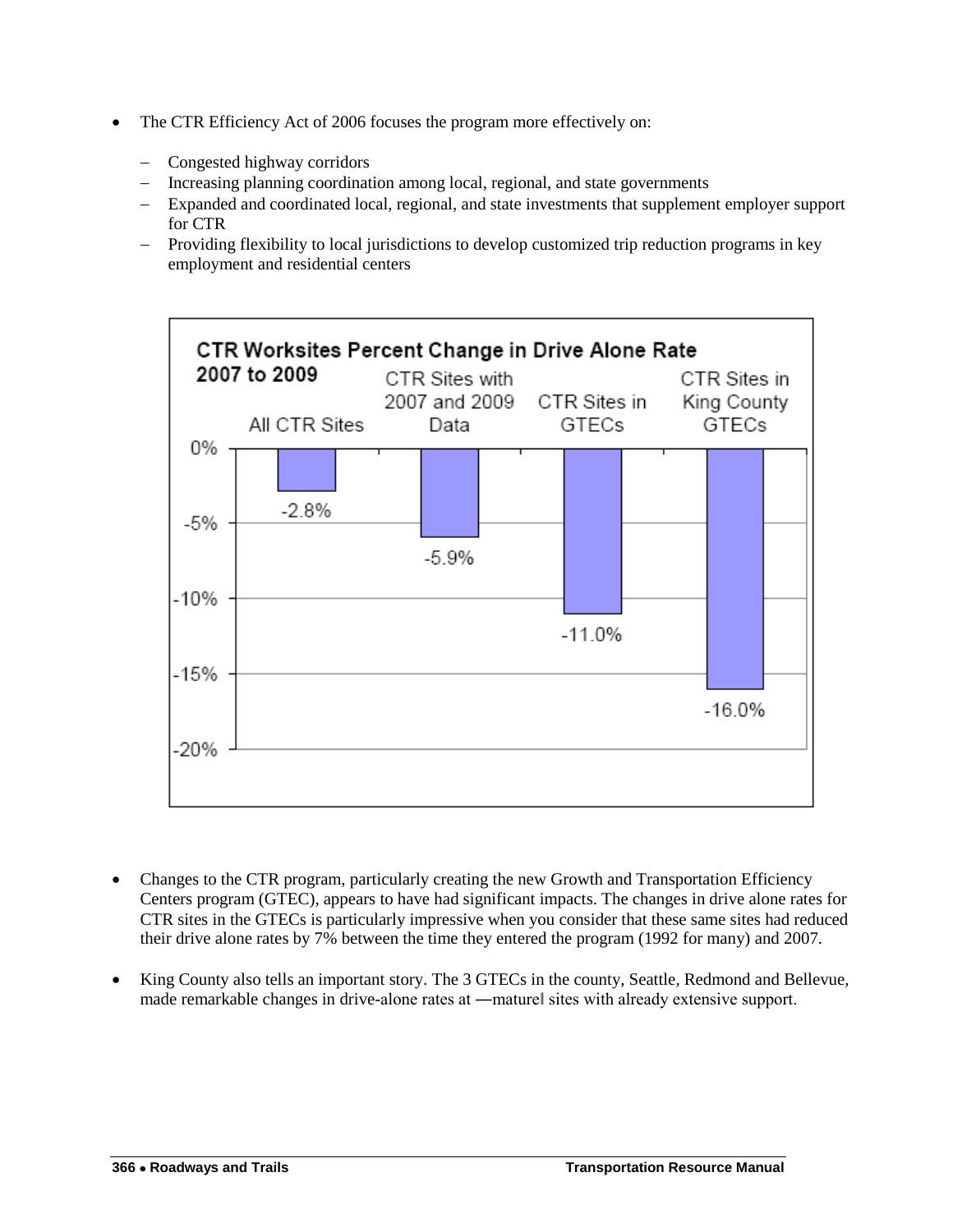- WSDOT"s TDM roles include the following:
	- Creating and supporting local partnerships focused on reducing vehicle trips and VMT in urban centers
	- Funding local governments to provide technical support and services to participating employers
	- Incorporating TDM investments into highway projects
	- Providing tools, models and coordination for measurement of demand management projects and programs
	- Developing and implementing strategies to mitigate highway system delay caused by construction on the highway system
	- Monitoring the effectiveness of TDM investments
	- Funding, developing, and operating other TDM efforts such as park-and-ride lots, public education, and vanpool vehicle rental and lease programs
	- Supporting local and regional agency planning and investments in TDM activities
	- Administering the CTR program and providing staff support to the CTR Board
	- Managing the vanpool grant program and the trip reduction performance grant program (RCW 70.94.996)

#### **GOVERNANCE**

- Guidelines for implementation of the Commute Trip Reduction Law were developed and are monitored by the Commute Trip Reduction Board appointed by the Governor and chaired by WSDOT. The CTR Efficiency Act established a permanent board to review and approve local and regional CTR plans, develop the program funding allocations and the state Commute Trip Reduction plan, and provide general policy guidance for the program.
- WSDOT is responsible for developing solutions for transportation deficiencies on state-owned facilities and for regulating and funding other transportation programs in which the state has an interest. The State Transportation Policy provides policy guidance.
- Other state programs support the success of the CTR Program, including (a) Trip Reduction Performance Program, (b) Rideshare Tax Credits, (c) Vanpool Grant Program, (d) Regional Mobility Grant Program, and (e) financial and policy support for park-and-ride lots.
- The Safe, Accountable, Flexible, Efficient Transportation Equity Act: A Legacy for Users (SAFETEA-LU), regulates transportation planning processes. SAFETEA-LU requires that state departments of transportation consult and coordinate their actions with regional metropolitan transportation planning organizations.
- Many TDM programs are operated by local agencies and by larger public and private employers.

#### FUNDING

- Implementation of the Commute Trip Reduction Law is funded through the Multimodal Account at the state level. Local governments and transit systems invest local funds in the program, and in 2005 employers invested over \$49 million in support of the program.
- Funding for other TDM programs comes from a variety of federal, state, and local public sources and from private employers.